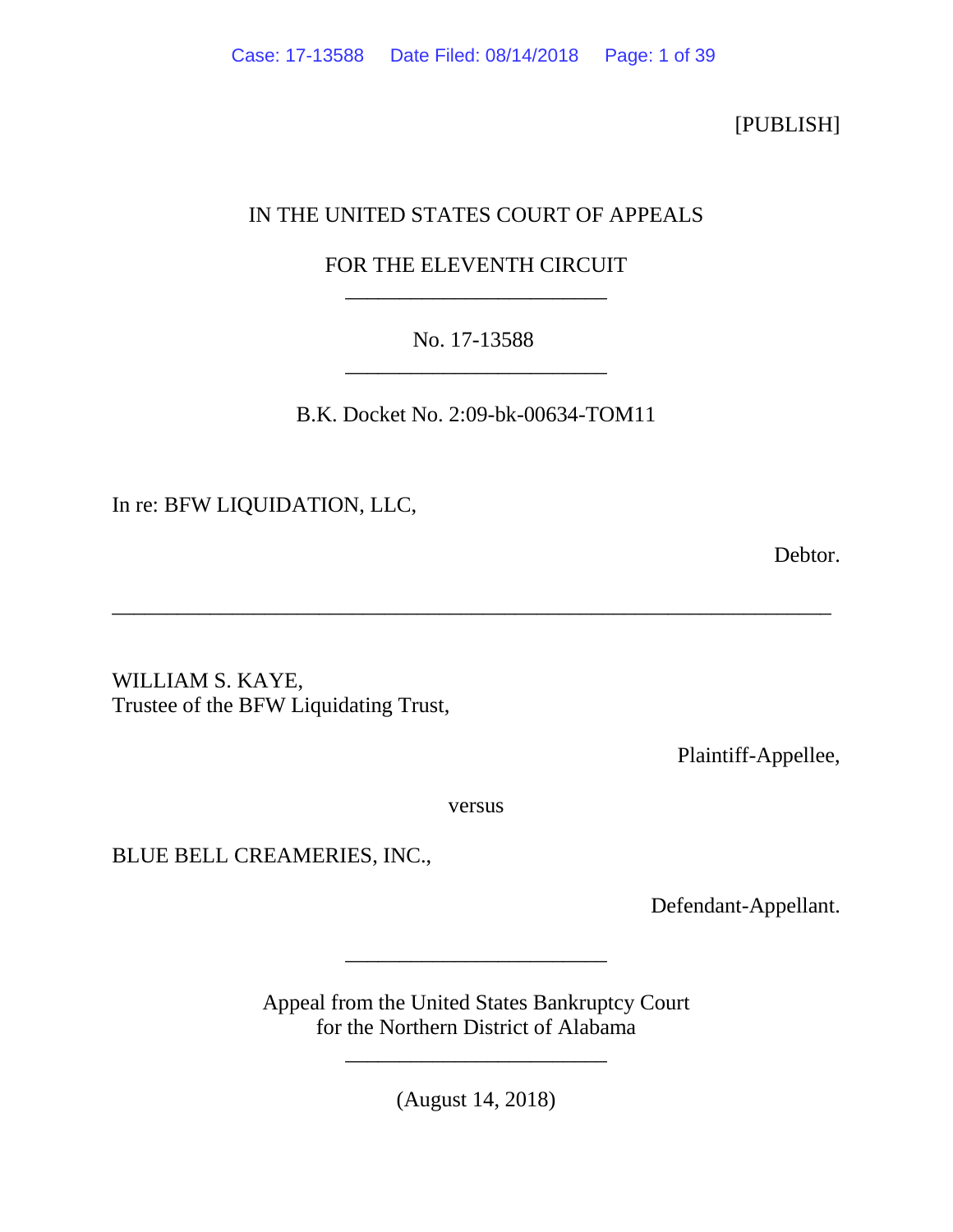Before MARTIN, JULIE CARNES, and GILMAN,<sup>\*</sup> Circuit Judges. JULIE CARNES, Circuit Judge:

Bruno's Supermarkets, LLC ("the Debtor") filed for bankruptcy under Chapter 11. In administering and ultimately liquidating the bankruptcy estate, the Trustee filed an adversary proceeding against Blue Bell Creameries, Inc. ("Blue Bell") to recover monies the Trustee contended were owed by Blue Bell to the estate. Specifically, the Trustee sought to recover from Blue Bell more than \$500,000 in a series of payments that Blue Bell had received from the Debtor during the 90-day period preceding the Debtor's bankruptcy filing. Each payment by the Debtor was made for recent shipments of ice cream and other merchandise that Blue Bell had delivered to the Debtor for the latter to sell to the public.

Blue Bell acknowledged that the payments it received from the Debtor constituted preferences under [1](#page-1-1)1 U.S.C.  $\S$  547(b), which meant that absent a valid defense by Blue Bell, the Trustee would be empowered to "avoid" those payments: that is, require Blue Bell to repay the money it had earlier been paid by the Debtor for goods it had actually delivered. Blue Bell argued below that it had just such a defense. Specifically, 11 U.S.C.  $\S$  547(c)(4) prohibits "avoidance" by the trustee to

<span id="page-1-0"></span>∗ Honorable Ronald Lee Gilman, United States Circuit Judge for the Sixth Circuit, sitting by designation.

<span id="page-1-1"></span><sup>&</sup>lt;sup>1</sup> In pertinent part, as defined by § 547(b), a preference occurs when an insolvent debtor transfers money to pay a creditor for a prior debt within 90 days before filing a bankruptcy petition.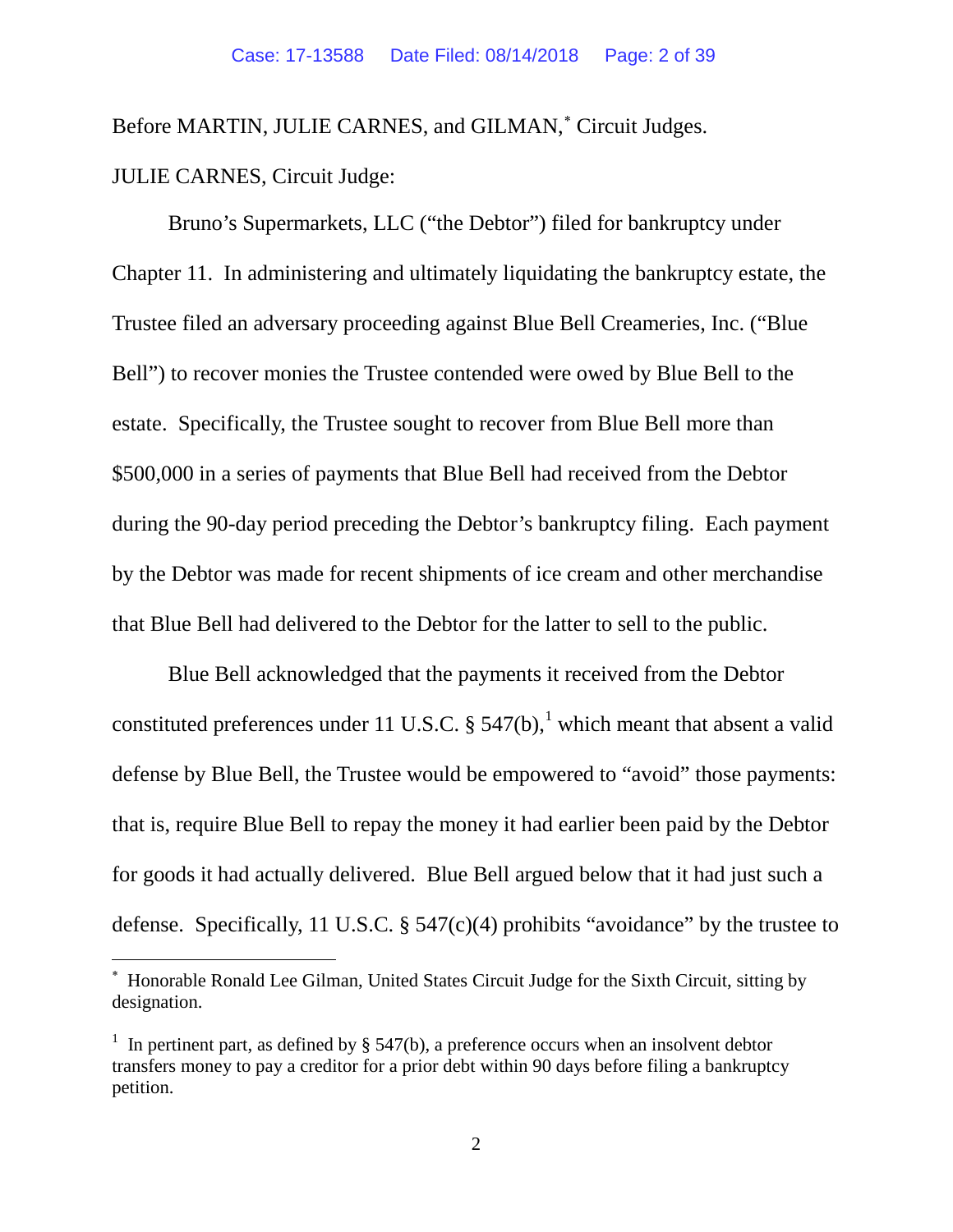the extent the recipient of payments during the preference period provided "new value" to the debtor during that same period.

Despite Blue Bell having provided new value to the Debtor here—lots of ice cream products that the latter was able to sell to its customers in its efforts to remain financially afloat—the bankruptcy court concluded that it was bound by our precedent to reject, in large part, Blue Bell's new-value defense. Specifically, relying on *Charisma Investment Company, N.V. v. Airport Systems, Inc. (In re Jet Florida System, Inc.)*, 841 F.2d 1082 (11th Cir. 1988), the bankruptcy court held that Blue Bell was entitled to an offset against its preference liability only to the extent that any new value it extended to the Debtor "remained unpaid" as of the date the bankruptcy petition was filed. Because Blue Bell was paid for many of the products that it had delivered, the bankruptcy court concluded that *Jet Florida System* prevented Blue Bell from using the new-value defense to defeat the Trustee's efforts to "avoid" such payments. As a result, the court ruled that Blue Bell had to return much of the money it had been paid for the goods it provided the Debtor.

Blue Bell appeals the bankruptcy court's decision. After careful review, and with the benefit of oral argument, we conclude that the language in *Jet Florida System* relied on by the bankruptcy court was dictum and, as such, it does not bind us. Construing  $\S 547(c)(4)$  anew, we conclude that it does not require new value to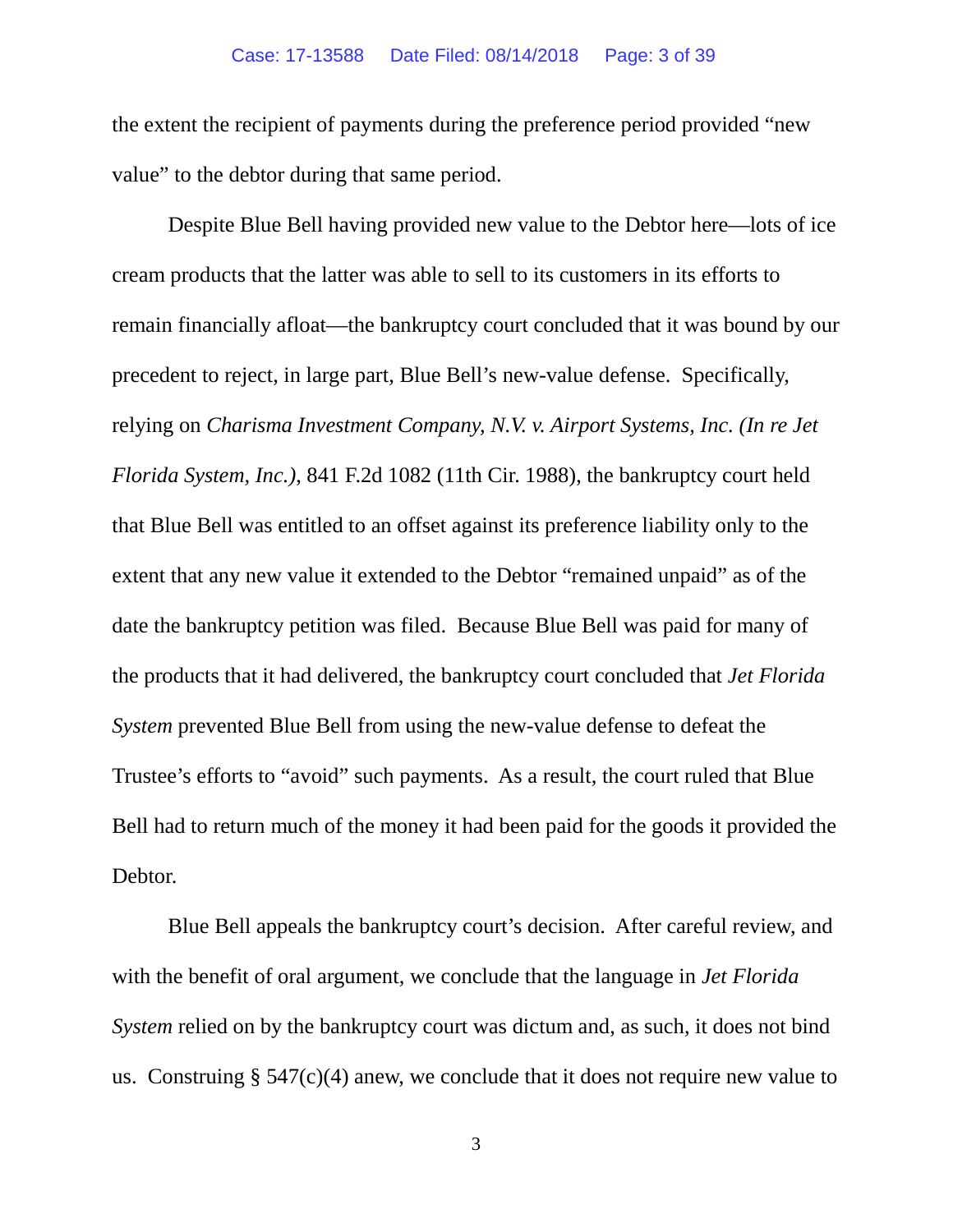remain unpaid. We therefore vacate the bankruptcy court's judgment and remand for a new calculation of Blue Bell's preference liability.

# **BACKGROUND**

## **I. Factual Background**

The Debtor, Bruno's Supermarkets,  $LLC<sub>1</sub><sup>2</sup>$  $LLC<sub>1</sub><sup>2</sup>$  $LLC<sub>1</sub><sup>2</sup>$  was a grocery-store chain with more than 60 stores in Alabama and Florida. Blue Bell sold ice cream and related products to the Debtor on credit. The Debtor traditionally paid Blue Bell twice weekly, meaning that, under that payment scheme, the Debtor remained current as to the money it owed Blue Bell.

The Debtor began suffering from liquidity problems, however, and in August 2008, it hired an advisory firm to provide guidance on cash-flow management. Absent immediate action, the Debtor expected to run out of cash. On the advisory firm's recommendation, the Debtor began writing checks to its vendors, including Blue Bell, only once a week, not twice. It also began "stretching," or delaying, payments, which occasionally included cutting checks and then holding those checks for a period of time. Under this new "slow-pay" protocol, the Debtor would ultimately pay Blue Bell for the products it had delivered, but it would take longer to do so. This practice also resulted in Blue Bell receiving payments at

<span id="page-3-0"></span><sup>&</sup>lt;sup>2</sup> During the underlying bankruptcy proceedings, the Debtor sold all of its intellectual property—including its name—and changed its name to BFW Liquidation, LLC.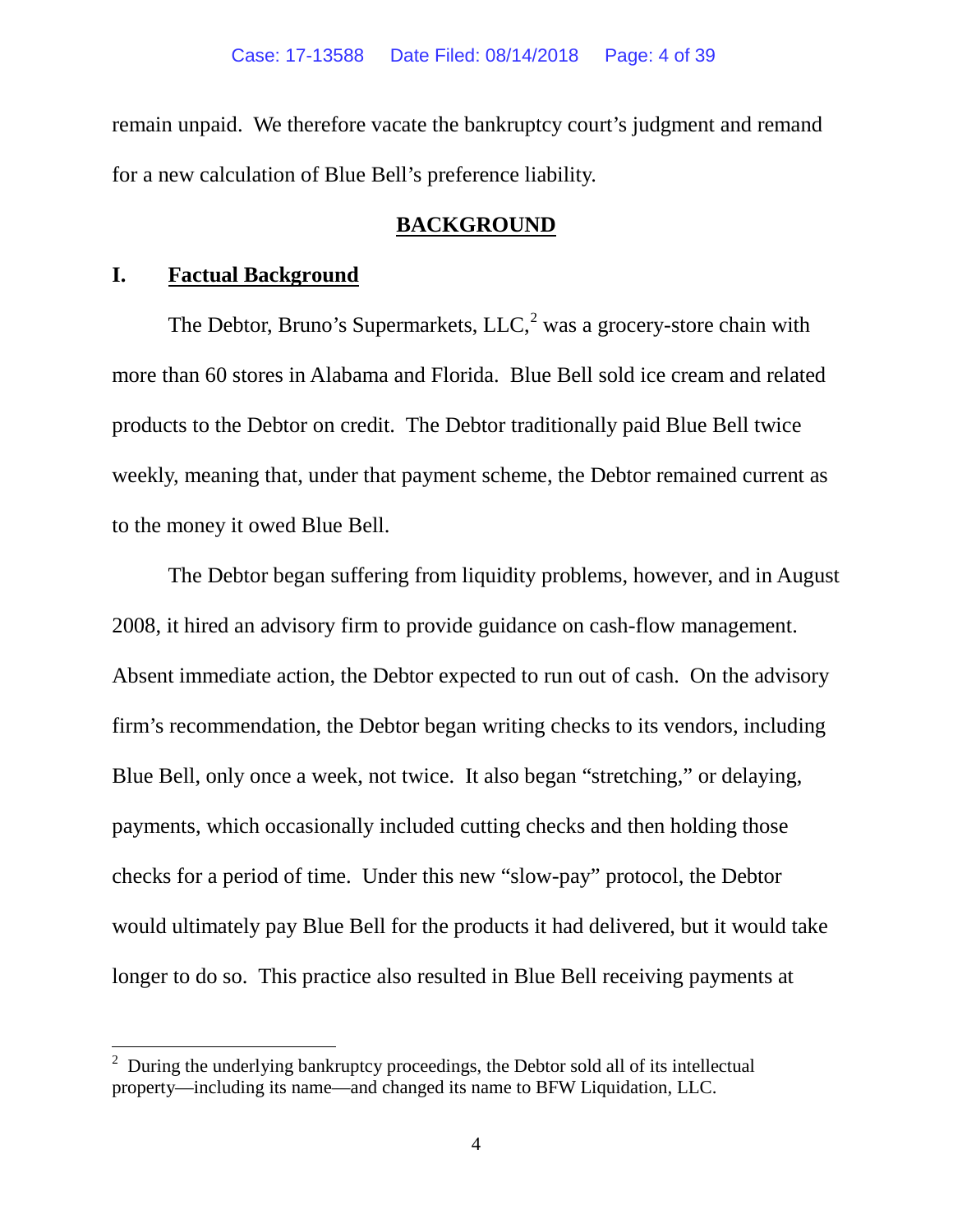irregular intervals, particularly during the 90 days immediately preceding the bankruptcy filing.

Between November 7, 2008, and February 5, 2009, $3$  the Debtor paid Blue Bell a total of \$563,869.37 in 13 separate payments. At least \$250,000 of that total was for products that Blue Bell had delivered to the Debtor before November 7, 2008. During the same time period—between November 7, 2008, and February 5, 2009—Blue Bell delivered \$435,705.65 worth of ice cream and other merchandise to the Debtor's grocery stores. Blue Bell delivered these products in relatively small batches on an almost daily basis, making about 1,700 separate deliveries. These transactions are summarized in the following chart<sup>[4](#page-4-1)</sup>:

| Date / Time Period                      | <b>Invoices / Deliveries from</b><br><b>Blue Bell to the Debtor</b> | <b>Payments the Debtor</b><br><b>Made to Blue Bell</b> |
|-----------------------------------------|---------------------------------------------------------------------|--------------------------------------------------------|
| Nov. 7, $2008 - \text{Nov. } 11, 2008$  | \$24,271.70                                                         |                                                        |
| Nov. 12, 2008                           |                                                                     | \$43,924.47                                            |
| Nov. $12, 2008 - \text{Nov. } 24, 2008$ | \$108,872.64                                                        |                                                        |
| Nov. 25, 2008                           |                                                                     | \$67,821.23                                            |
| Nov. 25, $2008 - Dec. 1, 2008$          | \$42,858.51                                                         |                                                        |
| Dec. 2, 2008                            |                                                                     | \$55,149.91                                            |
| Dec. 2, $2008 - Dec. 4$ , $2008$        | \$11,523.17                                                         |                                                        |
| Dec. 5, 2008                            |                                                                     | \$27,485.38                                            |
| Dec. $5, 2008 - Dec. 8, 2008$           | \$13,783.29                                                         |                                                        |
| Dec. 9, 2008                            |                                                                     | \$33,320.61                                            |

<span id="page-4-0"></span> $3$  February 5, 2009, is the date on which the debtor filed its bankruptcy petition. November 7, 2008, began the 90-day period prior to the filing.

<span id="page-4-1"></span> $4\text{ }$  The information in this chart is derived from an exhibit that the Trustee introduced at trial. In its initial brief on appeal, Blue Bell concedes that the Trustee's exhibit is accurate.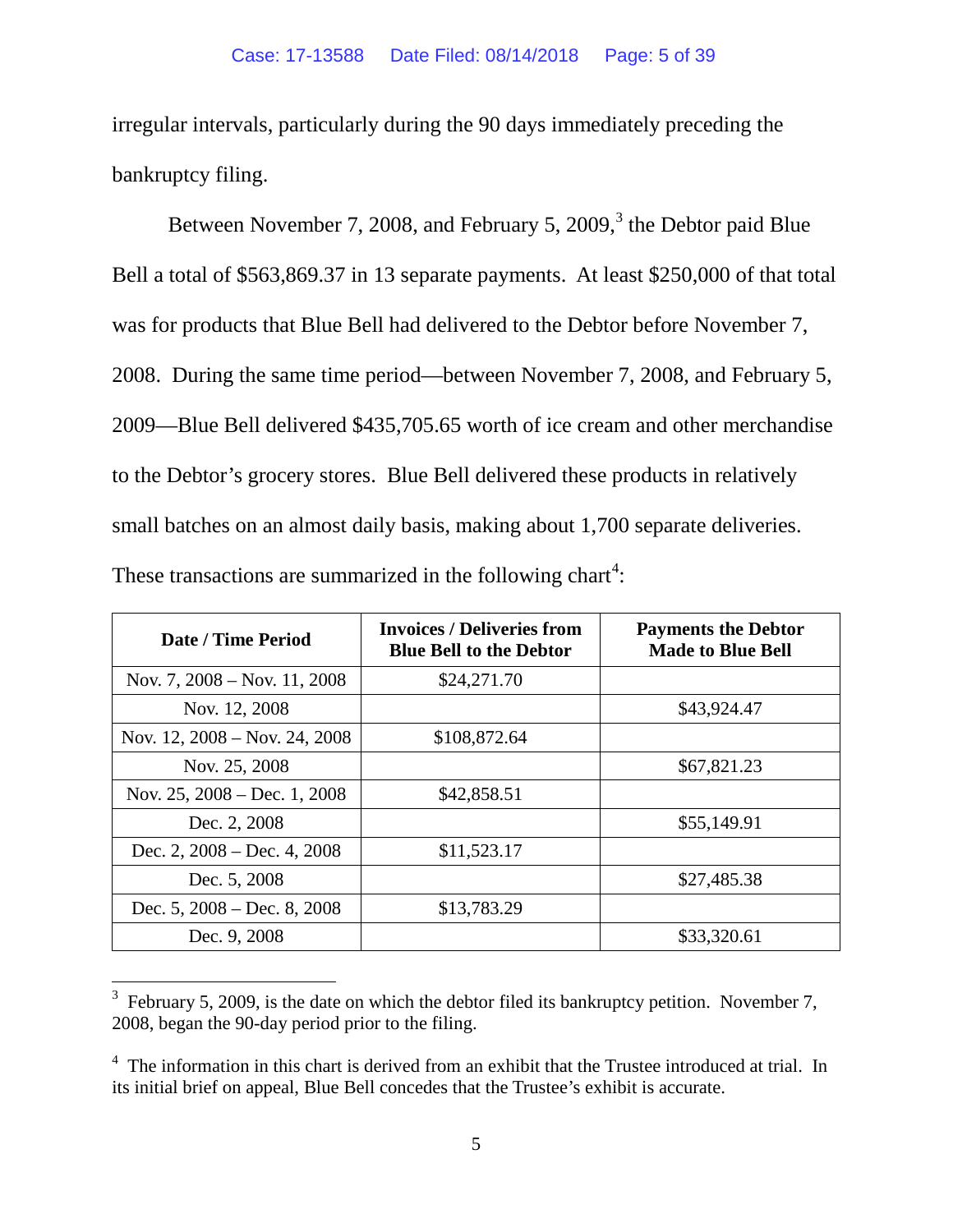| Dec. 9, $2008 - Dec. 14, 2008$            | \$41,029.32  |             |
|-------------------------------------------|--------------|-------------|
| Dec. 15, 2008                             |              | \$26,327.00 |
| Dec. 15, $2008 - \text{Jan. } 4$ , $2009$ | \$101,670.75 |             |
| Jan. 5, 2009                              |              | \$59,980.15 |
| Jan. 5, 2009                              | \$10,337.94  |             |
| Jan. 6, 2009                              |              | \$55,508.85 |
| Jan. 6, 2009 – Jan. 12, 2009              | \$39,041.37  |             |
| Jan. 13, 2009                             |              | \$47,162.09 |
| Jan. 13, 2009 – Jan. 19, 2009             | \$23,737.88  |             |
| Jan. 20, 2009                             |              | \$28,483.07 |
| Jan. 20, 2009 – Jan. 29, 2009             | \$10,297.79  |             |
| Jan. 30, 2009                             |              | \$33,186.46 |
| Jan. 30, 2009                             |              | \$48,213.42 |
| Jan. 30, 2009 – Feb. 2, 2009              | \$7,246.81   |             |
| Feb. 3, 2009                              |              | \$37,306.73 |
| Feb. 3, 2009                              | \$1,034.48   |             |

## **II. Procedural History**

The Debtor filed a voluntary Chapter 11 bankruptcy petition on February 5, 2009. On September 25, 2009, the bankruptcy court confirmed the Debtor's Fourth Amended Plan of Liquidation. Pursuant to the plan and confirmation order, William Kaye ("the Trustee") was appointed the liquidating trustee for the Debtor's bankruptcy estate. Acting for the benefit of the bankruptcy estate, the Trustee was responsible for enforcing any avoidance actions that might lie against creditors of the Debtor.

In January 2011, the Trustee brought this adversary proceeding against Blue Bell seeking to avoid, as a preference, the \$563,869.37 that the Debtor had paid to Blue Bell during the 90-day period prior to the filing of the bankruptcy petition: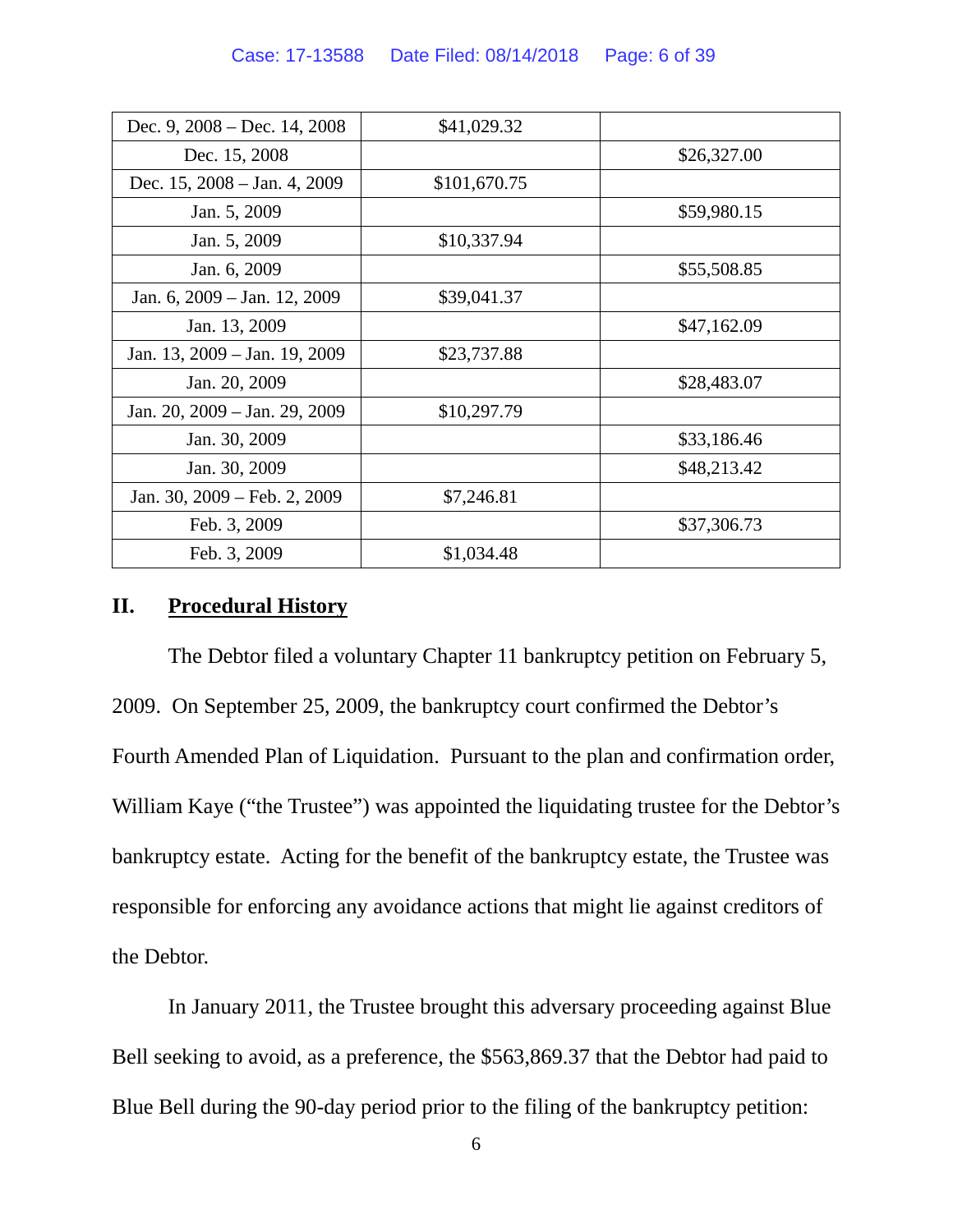#### Case: 17-13588 Date Filed: 08/14/2018 Page: 7 of 39

that is, any payments made between November 7, 2008, and February 5, 2009. Blue Bell and the Trustee eventually stipulated that all of the elements of a preference claim under 11 U.S.C. § 547(b) had been satisfied with respect to each of the transfers making up the \$563,869.37. That is, Blue Bell had received these monies during the preference period and they were in payment of a prior debt.

Blue Bell asserted two defenses to the Trustee's preference claims:  $\S$  547(c)(2)'s ordinary-course-of-business defense and  $\S$  547(c)(4)'s subsequentnew-value defense. The bankruptcy court rejected Blue Bell's invocation of the ordinary-course-of-business defense. Blue Bell does not challenge that ruling on appeal.

With respect to the subsequent-new-value defense, the bankruptcy court concluded that Blue Bell was entitled to an offset against its preference liability only to the extent that any new value it extended to the Debtor during the preference period "remained unpaid" as of the petition date. The court relied on *Jet Florida System*, in which our Court stated that § 547(c)(4) had "generally been read to require . . . that the new value must remain unpaid." *See In re Jet Fla. Sys., Inc.*, 841 F.2d at 1083.

Excluding all new value for which the Debtor had paid, the bankruptcy court concluded that the Trustee could avoid—that is, claw back—\$438,496.47 of the \$563,869.37 transferred to Blue Bell during the preference period. It reached this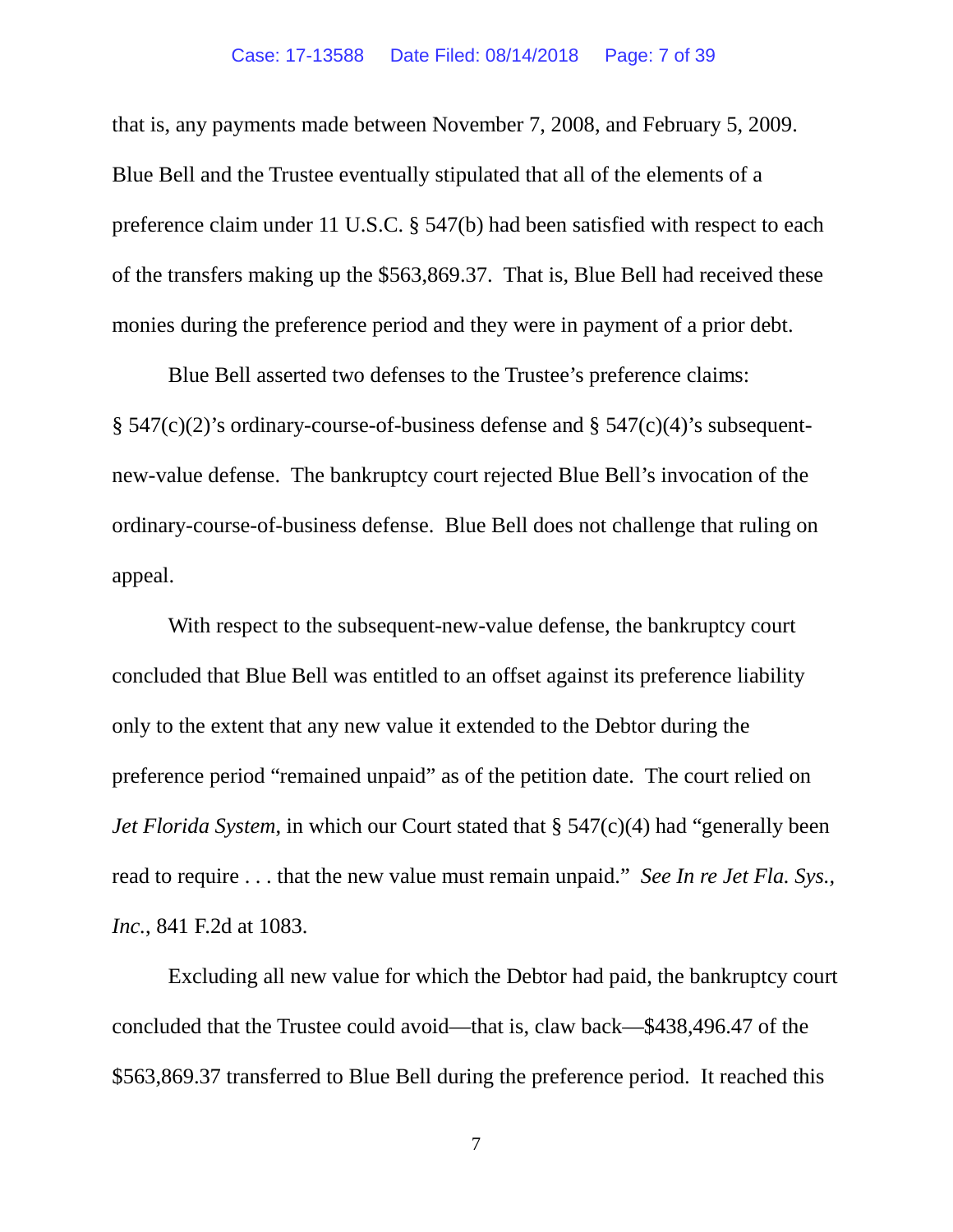#### Case: 17-13588 Date Filed: 08/14/2018 Page: 8 of 39

figure by relying on the calculations of the Trustee's expert witness, who had analyzed the Debtor's books and records and traced each of the 13 payments made during the preference period to the particular invoices those payments were designated to cover. Any invoice the Debtor had paid was excluded from the amount of new value that Blue Bell could use to offset its preference liability. The bankruptcy court entered judgment in favor of the Trustee and against Blue Bell on December 20, 2016.

Blue Bell filed a notice of appeal to the district court. Shortly thereafter, Blue Bell and the Trustee jointly certified that an immediate appeal of the bankruptcy court's order directly to this Court would materially advance the progress of the case.<sup>[5](#page-7-0)</sup> Blue Bell then filed a petition for permission to appeal the bankruptcy court's order directly to this Court. A panel of this Court granted the petition, and we now turn to the merits of Blue Bell's appeal.

<span id="page-7-0"></span><sup>&</sup>lt;sup>5</sup> Under 28 U.S.C. § 158(d)(2), the district court, the bankruptcy court, or the parties acting jointly, may certify an order of the bankruptcy court for direct appeal to this Court if (1) the order involves a question of law as to which there is no controlling decision of this Court or of the Supreme Court; (2) the order involves a matter of public importance; (3) the order involves a question of law requiring resolution of conflicting decisions; or (4) an immediate appeal may materially advance the progress of the case or proceeding in which the appeal is taken. 28 U.S.C. § 158(d)(2)(A). Here, the parties jointly certified that an immediate appeal of the bankruptcy court's order directly to this Court would materially advance the progress of the adversary proceeding.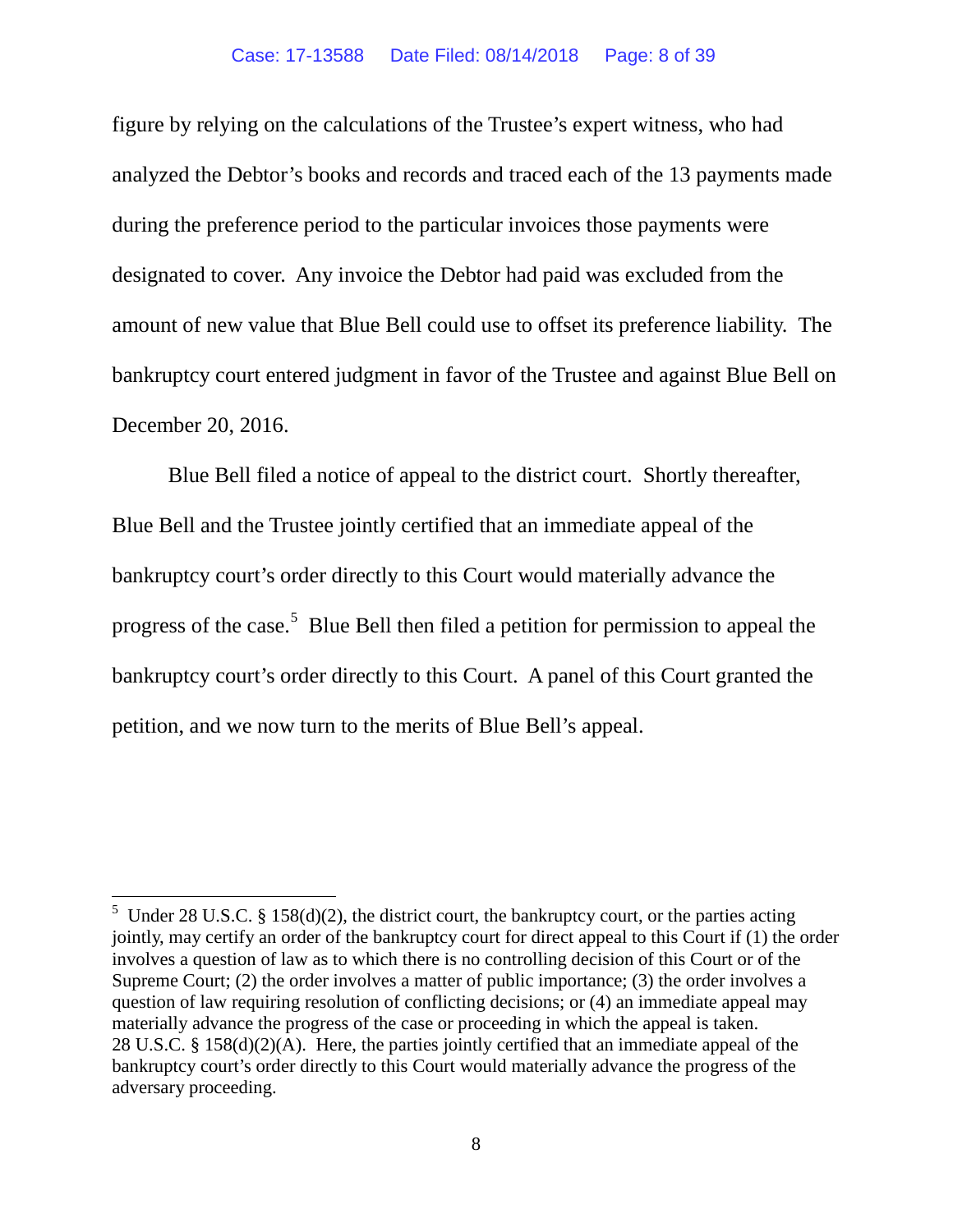## **DISCUSSION**

Blue Bell argues that the statement in *Jet Florida System* indicating that new value must remain unpaid is dictum, and that the statute does not set out any such requirement. The Trustee argues that the statement at issue in *Jet Florida System*  constitutes precedent that we are bound to follow. Even if that statement is dictum, however, the Trustee contends that policy considerations nonetheless weigh in favor of requiring new value to remain unpaid in order for that new value to offset a defendant's preference liability. The Trustee further argues, in the alternative, that transfers avoidable as a preference under § 547(b), and on no other ground, are "otherwise unavoidable" under § 547(c)(4)(B) and, therefore, any new value paid for with such transfers cannot offset a creditor's preference liability.

# **I. Whether the Statement in** *Jet Florida System* **Indicating that § 547(c)(4) Requires New Value to "Remain Unpaid" Is Dictum**

## **A. Definition of "Dictum"**

"*Dictum* is a term that has been variously defined as a statement that neither constitutes the holding of a case, nor arises from a part of the opinion that is necessary to the holding of the case." *Black v. United States*, 373 F.3d 1140, 1144 (11th Cir. 2004) (citing *Seminole Tribe of Fla. v. Florida*, 517 U.S. 44, 66–67 (1996), and *United States v. Hunter*, 172 F.3d 1307, 1310 (11th Cir. 1999) (Ed Carnes, J., concurring)). Whether a particular statement constitutes a holding or dictum depends on the facts of the case. *See Edwards v. Prime, Inc.*, 602 F.3d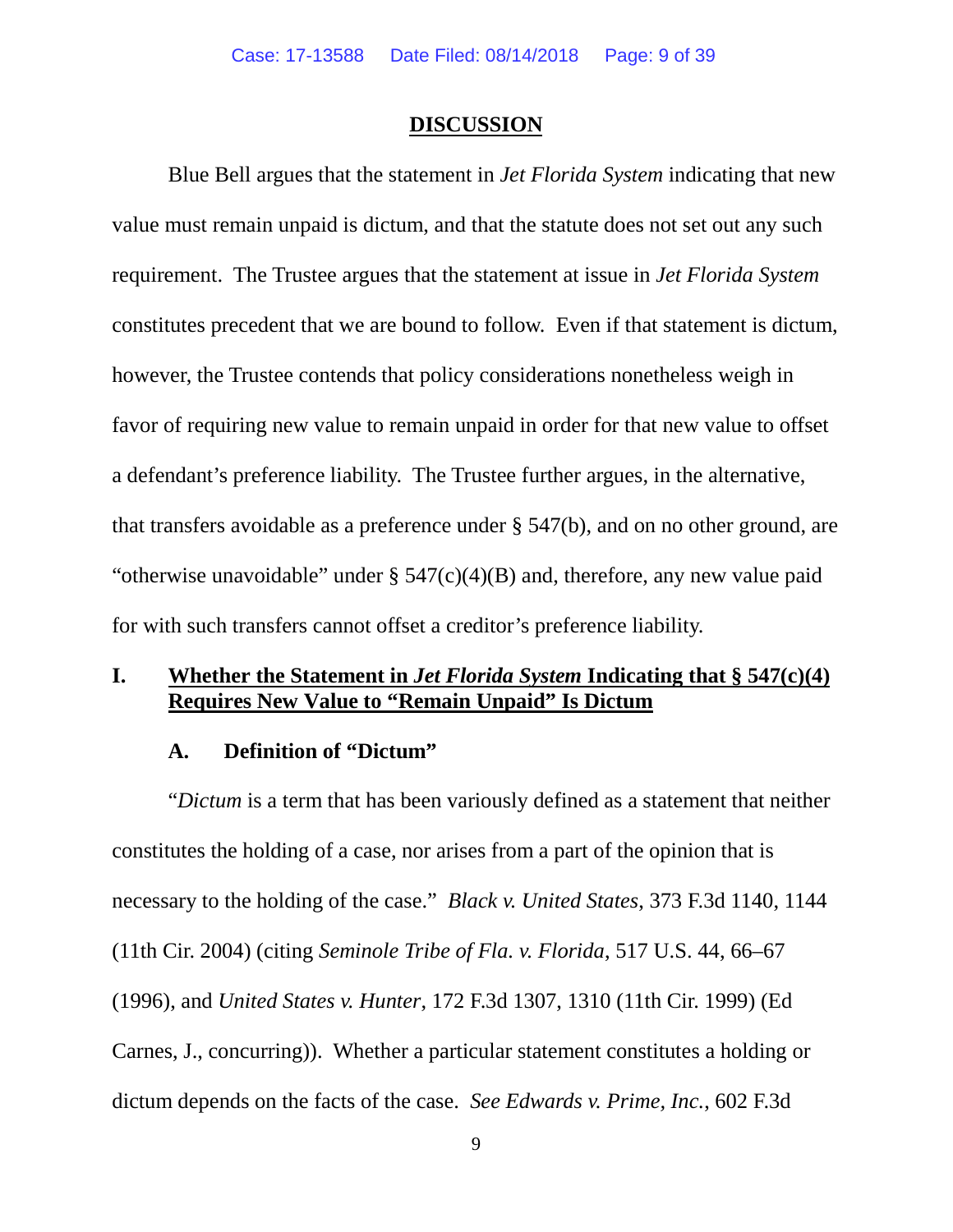1276, 1298 (11th Cir. 2010) ("[R]egardless of what a court says in its opinion, the decision can hold nothing beyond the facts of that case."). If a statement is "not necessary to the result the Court reached in the case," then that statement is dictum. *See Hunter*, 172 F.3d at 1310 (Ed Carnes, J., concurring); *see also United States v. Caraballo-Martinez*, 866 F.3d 1233, 1244 (11th Cir. 2017) ("[D]icta is defined as those portions of an opinion that are not necessary to deciding the case then before us." (quoting *United States v. Kaley*, 579 F.3d 1246, 1253 n.10 (11th Cir. 2009))), *cert. denied*, 138 S. Ct. 566 (2017).

"[D]icta is not binding on anyone for any purpose." *Edwards*, 602 F.3d at 1298. Accordingly, if the statement in *Jet Florida System* indicating that new value must remain unpaid is dictum, then we are "free to give . . . fresh consideration" to this question. *Great Lakes Dredge & Dock Co. v. Tanker Robert Watt Miller*, 957 F.2d 1575, 1578 (11th Cir. 1992).

## **B. The Statement at Issue in** *Jet Florida System* **Is Dictum**

Section  $547(c)(4)$ , in pertinent part, prohibits the Trustee from avoiding a transfer to a creditor (that is, requiring reimbursement from the creditor) if, after the transfer, the creditor gave new value to the debtor that was "not secured by an otherwise unavoidable security interest" and "on account of which new value the debtor did not make an otherwise unavoidable transfer" to the creditor. The statute makes no mention of any requirement that any new value provided by a creditor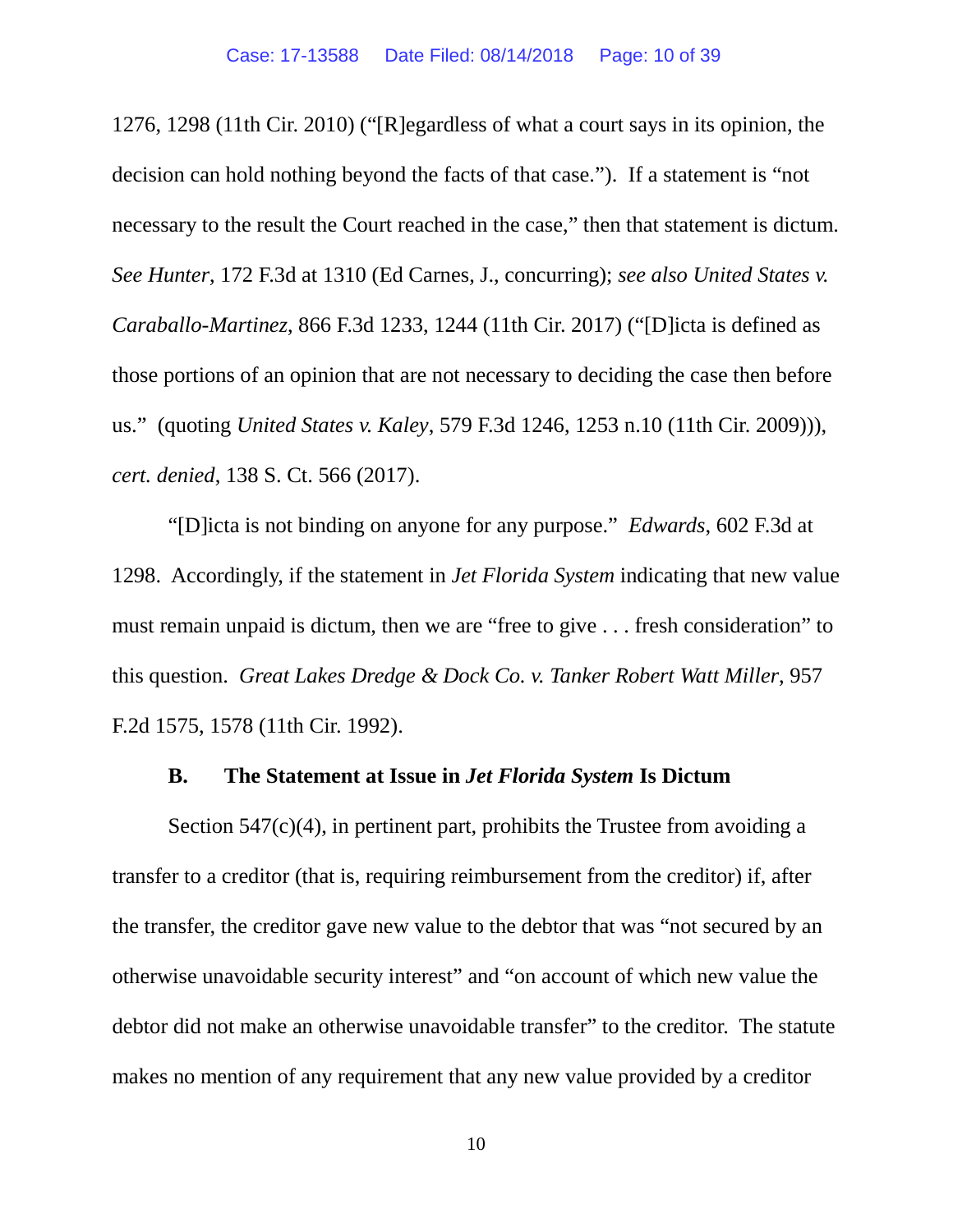remain unpaid. Nevertheless, in *Jet Florida System*, we opined that § 547(c)(4) "ha[d] generally been read to require: (1) that the creditor must have extended the new value after receiving the challenged payments, (2) that the new value must have been unsecured, and (3) that the new value must remain unpaid." *In re Jet Fla. Sys., Inc.*, 841 F.2d at 1083. We relied on three bankruptcy court opinions as the basis for this observation. *Id.* (citing *Waldschmidt v. Ranier (In re Fulghum Const. Corp.)*, 45 B.R. 112, 119 (Bankr. M.D. Tenn. 1984), *aff'd*, 78 B.R. 146 (M.D. Tenn. 1987), *rev'd*, 872 F.2d 739 (6th Cir. 1989); *Keydata Corp. v. Bos. Edison Co. (In re Keydata Corp.)*, 37 B.R. 324, 328 (Bankr. D. Mass. 1983); *Pettigrew v. Tr. Co. Bank (In re Bishop)*, 17 B.R. 180, 183 (Bankr. N.D. Ga. 1982)).

The trustee<sup>[6](#page-10-0)</sup> in *Jet Florida System* had sought to avoid, as a preference, almost \$12,000 in rent for a warehouse that the debtor had paid to the appellant during the preference period, arguing that because the debtor had vacated the premises before the beginning of the preference period, the latter received no value from the rental premises. *See id.* at 1082–83. The appellant argued that it was

<span id="page-10-0"></span><sup>&</sup>lt;sup>6</sup> The district court's opinion in *Jet Florida System* indicates that the adversary proceeding in that case was brought by Air Florida, Inc. (the debtor) and Air Florida System, Inc. *See Charisma Inv. Co., N.V. v. Air Fla. Sys., Inc.*, 68 B.R. 596, 598 (S.D. Fla. 1986). Therefore, it appears that Air Florida, Inc. was acting as a debtor in possession with all the rights of a trustee. *See* 11 U.S.C. § 1107(a). For ease of discussion, and because Air Florida, Inc. was standing "in the shoes of a trustee," *Fanelli v. Hensley (In re Triangle Chemicals, Inc.)*, 697 F.2d 1280, 1284 (5th Cir. 1983), we refer to the plaintiff in *Jet Florida System* as "the trustee," which is consistent with West's synopsis at the beginning of this Court's opinion in *Jet Florida System*. *See In re Jet Fla. Sys., Inc.*, 841 F.2d at 1082.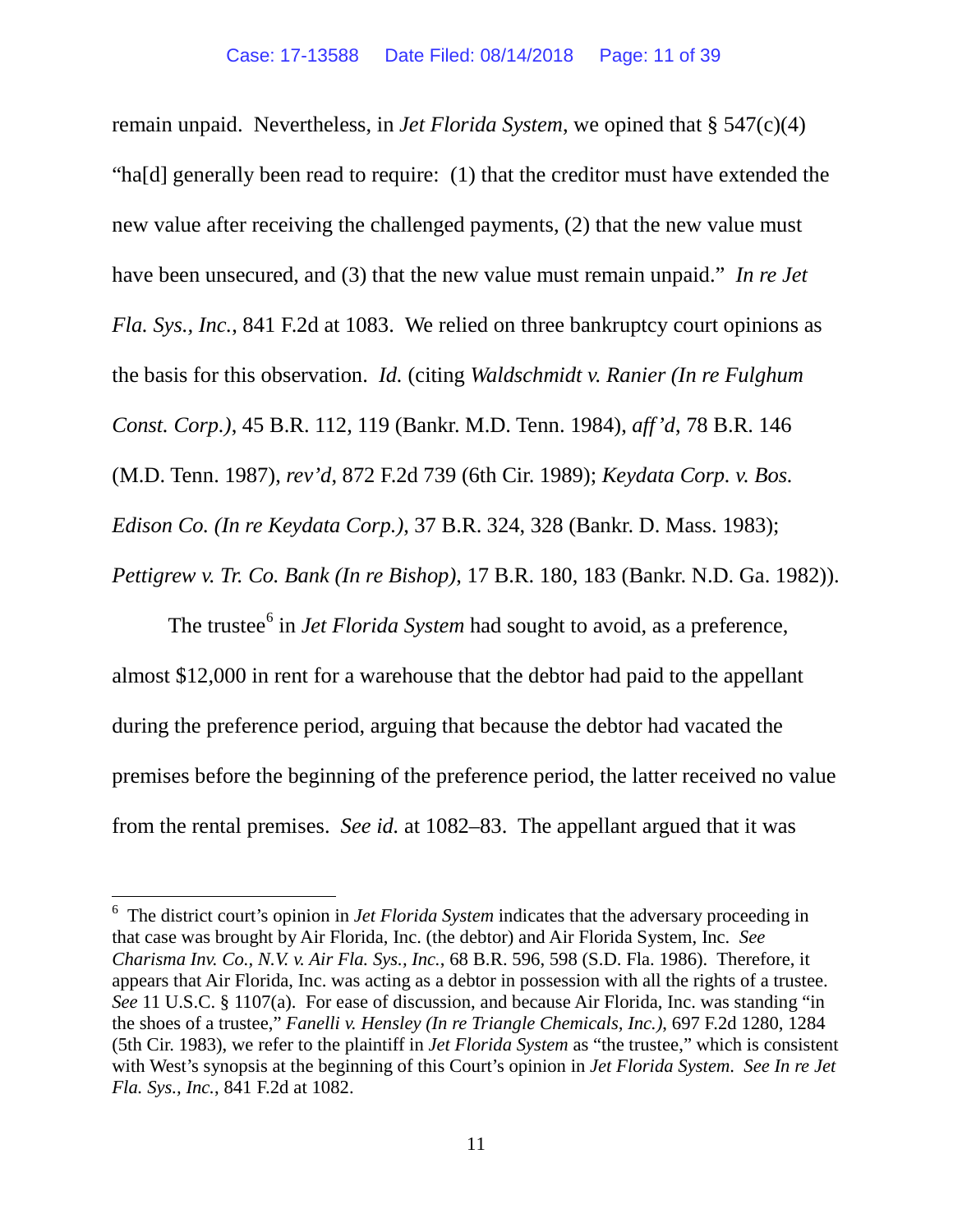### Case: 17-13588 Date Filed: 08/14/2018 Page: 12 of 39

nonetheless entitled to an offset against its preference liability under  $\S 547(c)(4)$ because, notwithstanding the debtor's choice not to make use of the offer, the appellant had continued to make the leased premises available to the debtor, which in itself constituted the providing of new value. The bankruptcy court found that the debtor had indeed vacated the premises before the beginning of the preference period. *Id.* at 1082, 1084. The district court found no error in that finding and, as a result, concluded that the appellant had not provided any new value to the debtor. That being so, the court held that the new-value defense was not applicable, and the appellant had to give the money back to the bankruptcy estate. *Id.* at 1083.

On appeal, we agreed with the district court and held that, absent any use of the leased premises by the debtor, simply making the premises available to the debtor did not confer a "material benefit" on the debtor sufficient to constitute "new value." *Id.* at 1084. In other words, the extent of our ruling was to hold that the appellant had not provided any new value to the debtor subsequent to his payment of almost \$12,000.

In our earlier recitation of the elements of  $\S$  547(c)(4)'s new-value defense, however, we had noted that, in addition to requiring the providing of new value subsequent to a payment—the prong on which the appellant floundered—there were two other elements: "that the new value must have been unsecured" and "that the new value must remain unpaid." *Id.* at 1083. Although we cited those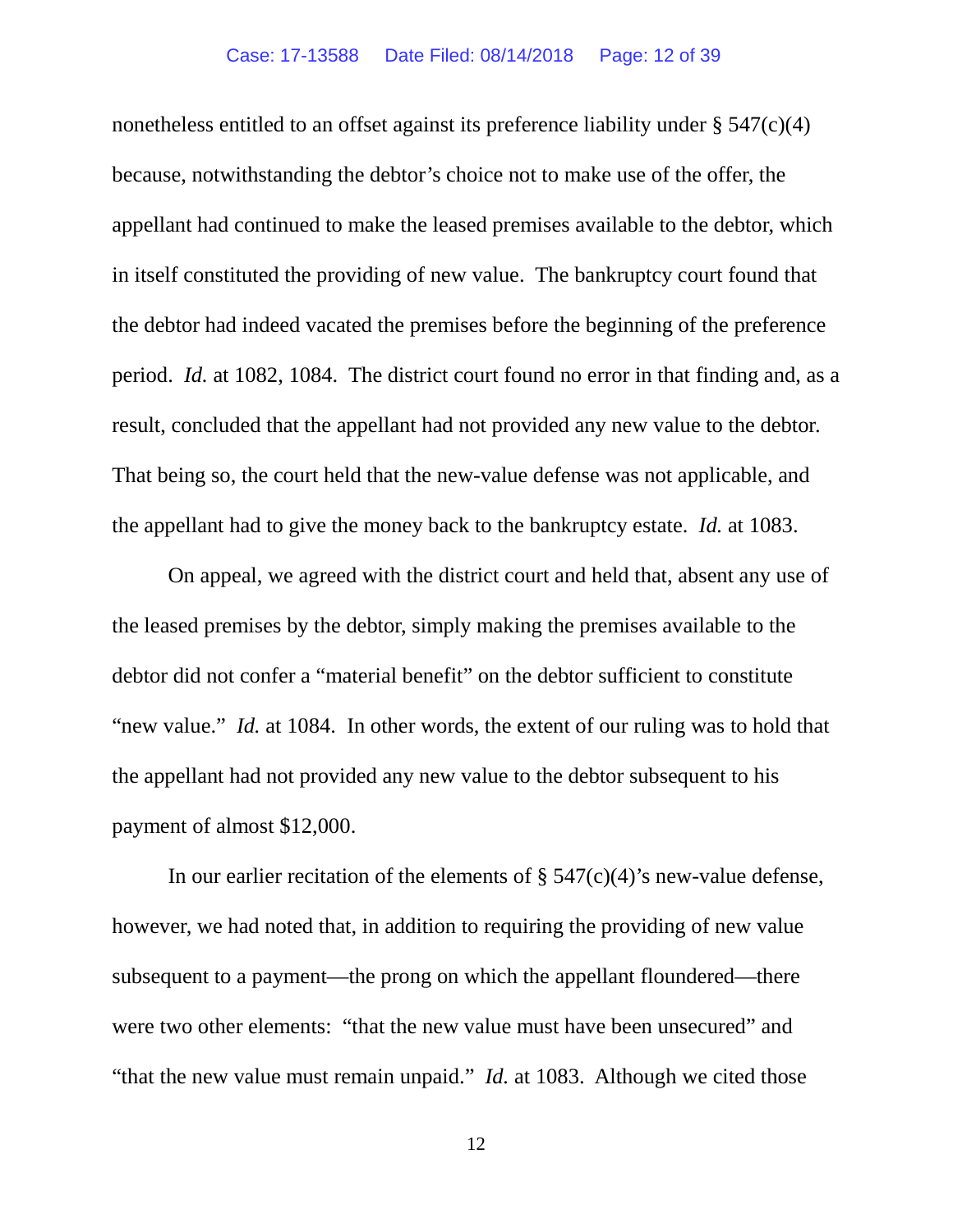### Case: 17-13588 Date Filed: 08/14/2018 Page: 13 of 39

additional two elements, neither played any role in our decision. Indeed, we noted that both elements had "concededly been satisfied." *Id.*

For this reason, our statement in *Jet Florida System* indicating that new value must remain unpaid was dictum. This purported requirement was never at issue in the case and it played no role in our decision or reasoning. *See Black*, 373 F.3d at 1144; *Hunter*, 172 F.3d at 1310 (Ed Carnes, J., concurring). Because our statement in *Jet Florida System* indicating that § 547(c)(4) requires new value to remain unpaid is dictum, we are "free to give . . . fresh consideration" to the question of whether § 547(c)(4) requires new value to remain unpaid. *See Great Lakes Dredge & Dock Co.*, 957 F.2d at 1578. We do so now.

## **II. Whether § 547(c)(4) Requires New Value to Remain Unpaid**

Having analyzed the plain language of the statute, as well as the history of its development, we hold that  $\S$  547(c)(4) does not require new value to remain unpaid. As to the Trustee's argument that policy considerations support its interpretation, we disagree and conclude that policy considerations strongly disfavor the Trustee's position. We explain why.

## **A. Standard of Review and Analytical Framework**

Questions of statutory interpretation are reviewed *de novo*. *Bankston v. Then*, 615 F.3d 1364, 1367 (11th Cir. 2010); *see also Pollitzer v. Gebhardt*, 860 F.3d 1334, 1338 (11th Cir. 2017) ("Interpretations of the [Bankruptcy] Code are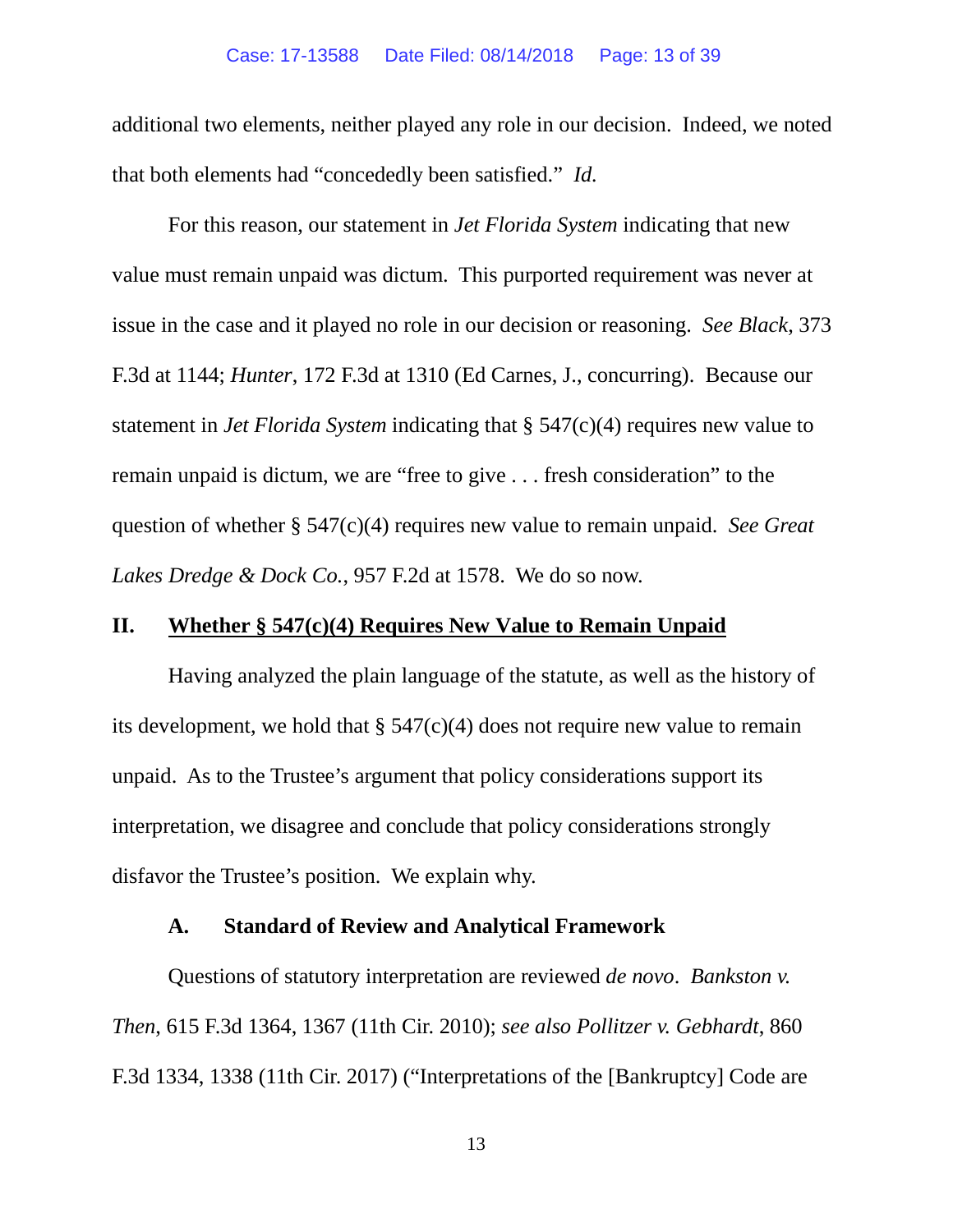questions of law that we review *de novo*."). "The starting point in statutory interpretation is the language of the statute itself." *Bankston*, 615 F.3d at 1367 (quoting *Warshauer v. Solis*, 577 F.3d 1330, 1335 (11th Cir. 2009)). "If the 'language at issue has a plain and unambiguous meaning with regard to the particular dispute in the case,' and 'the statutory scheme is coherent and consistent,' the inquiry is over." *Id.* (quoting *Warshauer*, 577 F.3d at 1335). "In determining whether a statute is plain or ambiguous, we consider 'the language itself, the specific context in which that language is used, and the broader context of the statute as a whole.'" *Id.* (quoting *Warshauer*, 577 F.3d at 1335); *see also Robinson v. Shell Oil Co.*, 519 U.S. 337, 340–41 (1997). Statutory language is ambiguous if it is susceptible to more than one reasonable interpretation. *Med. Transp. Mgmt. Corp. v. Comm'r of I.R.S.*, 506 F.3d 1364, 1368 (11th Cir. 2007).

# **B. The plain, unambiguous, language of § 547(c)(4) does not require new value to remain unpaid**

Under § 547(b) of the Bankruptcy Code, a bankruptcy trustee may avoid certain transfers that the debtor made to a creditor within 90 days of the petition date.<sup>[7](#page-13-0)</sup> A transfer that meets the requirements for avoidance under § 547(b) is

<span id="page-13-0"></span> <sup>7</sup> Specifically, § 547(b) provides:

<sup>(</sup>b) Except as provided in subsections (c) and (i) of [§ 547], the trustee may avoid any transfer of an interest of the debtor in property—

<sup>(1)</sup> to or for the benefit of a creditor;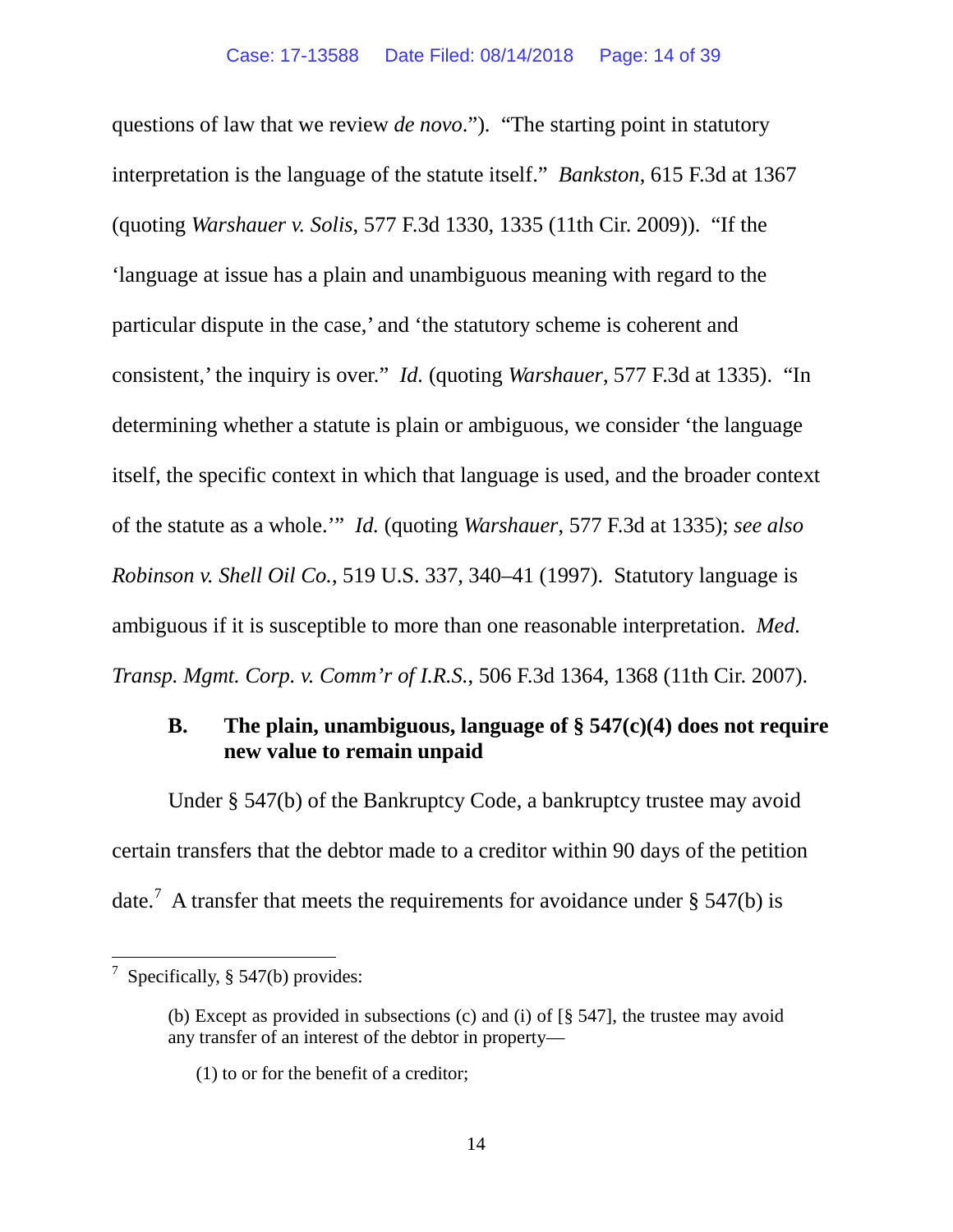called a preference, and the trustee has the burden of proof on whether any particular transfer meets those requirements. *See* 11 U.S.C. § 547(g).

If a transfer is avoided under § 547(b), then the trustee may recover the amount of the transfer from the creditor to whom the transfer was made.<sup>[8](#page-14-0)</sup> See id. § 547(b) (providing for avoidance of a preferential transfer); *id.* § 550(a) (providing for recovery of the amount of an avoided preferential transfer). The creditor will then have only an unsecured claim against the bankruptcy estate for the amount recovered by the trustee. *See id.* § 502(h).

(3) made while the debtor was insolvent;

(4) made—

 $\overline{a}$ 

(A) on or within 90 days before the date of the filing of the petition; or

(B) between ninety days and one year before the date of the filing of the petition, if such creditor at the time of such transfer was an insider; and

(5) that enables such creditor to receive more than such creditor would receive if—

(A) the case were a case under chapter 7 of [the Bankruptcy Code];

(B) the transfer had not been made; and

(C) such creditor received payment of such debt to the extent provided by the provisions of [the Bankruptcy Code].

<span id="page-14-0"></span><sup>8</sup> In addition, any claim that the creditor has against the estate will be disallowed until the creditor repays the amount of the avoided transfer. 11 U.S.C. § 502(d).

<sup>(2)</sup> for or on account of an antecedent debt owed by the debtor before such transfer was made;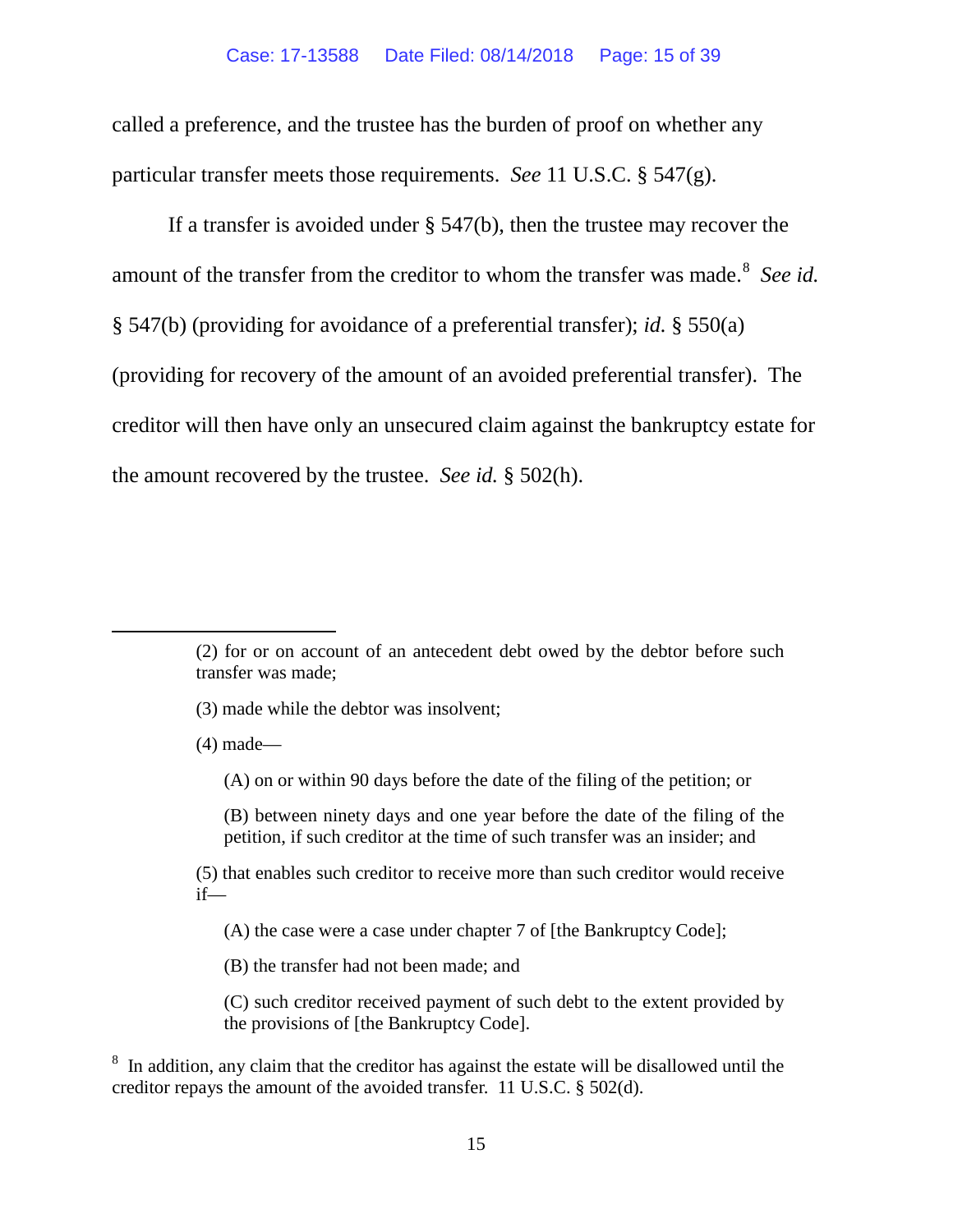Section 547(c) excepts from avoidance certain transfers that would

otherwise be avoidable under § 547(b). One of those exceptions—the subsequent-

new-value defense—is defined in § 547(c)(4), which states:

(c) The trustee may not avoid under this section a transfer—

. . . .

(4) to or for the benefit of a creditor, to the extent that, after such transfer, such creditor gave new value to or for the benefit of the debtor—

(A) not secured by an otherwise unavoidable security interest; and

(B) on account of which new value the debtor did not make an otherwise unavoidable transfer to or for the benefit of such creditor . . . .

*Id.* § 547(c)(4). The creditor against whom avoidance is sought under § 547(b) has the burden of proving nonavoidability under § 547(c). *Id.* § 547(g).

Nothing in the language of  $\S$  547(c)(4) indicates that an offset to a creditor's

§ 547(b) preference liability is available only for new value that remains unpaid.

Instead, the plain language of the statute requires only that (1) any new value given

by the creditor must not be secured by an otherwise unavoidable security interest

and (2) the debtor must not have made an otherwise unavoidable transfer to or for

the benefit of the creditor on account of the new value given. *See id.*

By its plain terms, then, the statute only excludes "paid" new value that is paid for with "an otherwise unavoidable transfer." *See id.* § 547(c)(4)(B).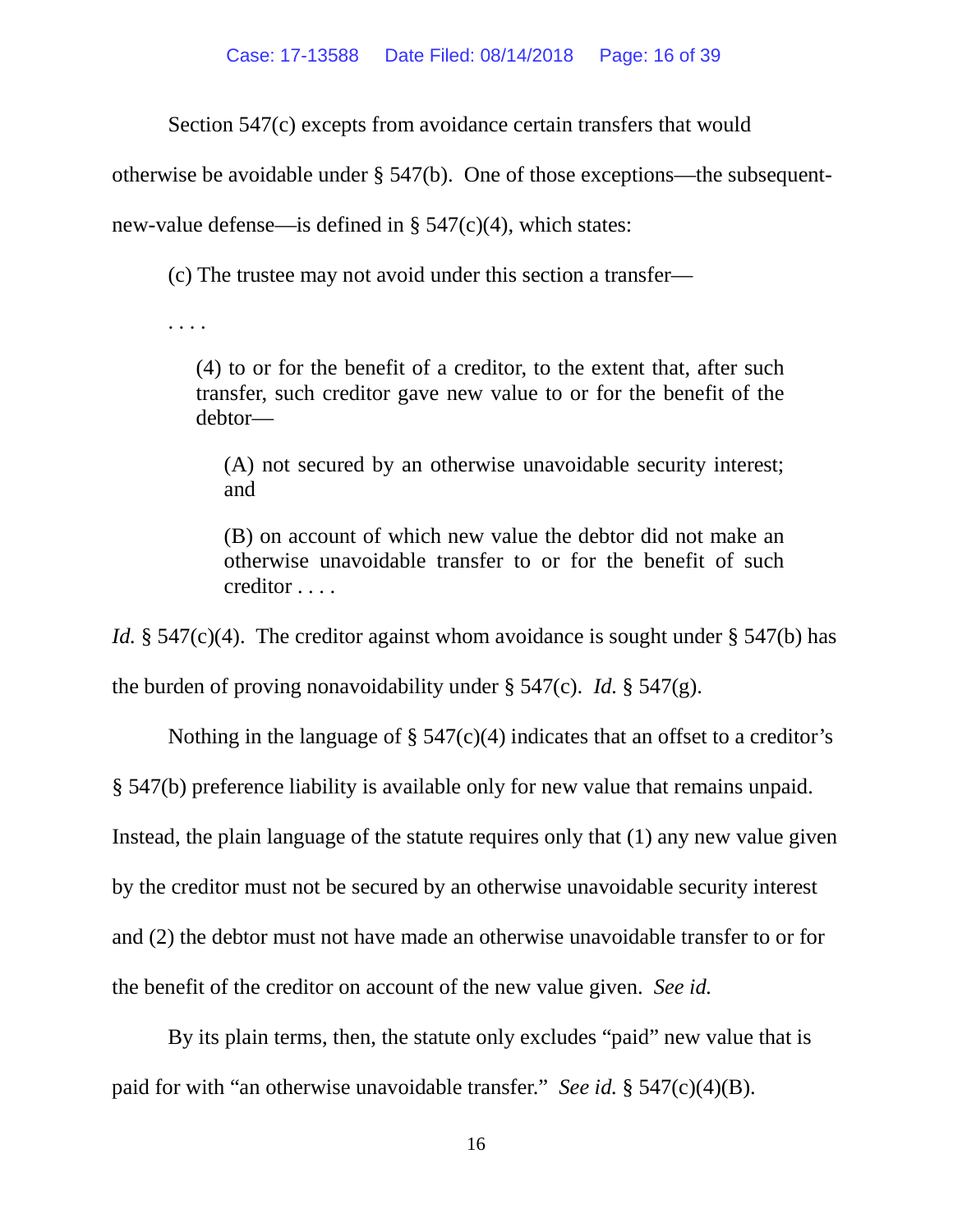Therefore, so long as the transfer that pays for the new value is itself avoidable, that transfer is not a barrier to assertion of  $\S$  547(c)(4)'s subsequent-new-value defense. *See id.*

In reaching this conclusion, we find common ground with the Fourth, Fifth, Eighth, and Ninth Circuits. *See Hall v. Chrysler Credit Corp. (In re JKJ Chevrolet, Inc.*), 412 F.3d 545, 551–52 (4th Cir. 2005) (rejecting the idea that § 547(c)(4) requires new value to remain unpaid and holding that, "under the plain terms of the statute," whether payments for new value deprive a creditor of the statute's new-value defense "depends on whether the payments were *otherwise unavoidable*" (emphasis in original)); *Jones Truck Lines, Inc. v. Cent. States, Se. & Sw. Areas Pension Fund (In re Jones Truck Lines, Inc.)*, 130 F.3d 323, 329 (8th Cir. 1997) (concluding that, "under the plain language of  $\S$  547(c)(4)(B)," payments that the creditor received from the debtor after providing new value did not prevent the creditor from using that new value as a defense to avoidance because the payments at issue were themselves "otherwise avoidable"); *Mosier v. Ever–Fresh Food Co. (In re IRFM, Inc.)*, 52 F.3d 228, 231–33 (9th Cir. 1995) (holding that "a new value defense is permitted unless the debtor repays the new value by a transfer which is otherwise unavoidable"); *Laker v. Vallette (In re Toyota of Jefferson, Inc.)*, 14 F.3d 1088, 1090–93, 1093 n.2 (5th Cir. 1994) (holding that a creditor was entitled to § 547(c)(4)'s subsequent-new-value defense because, although the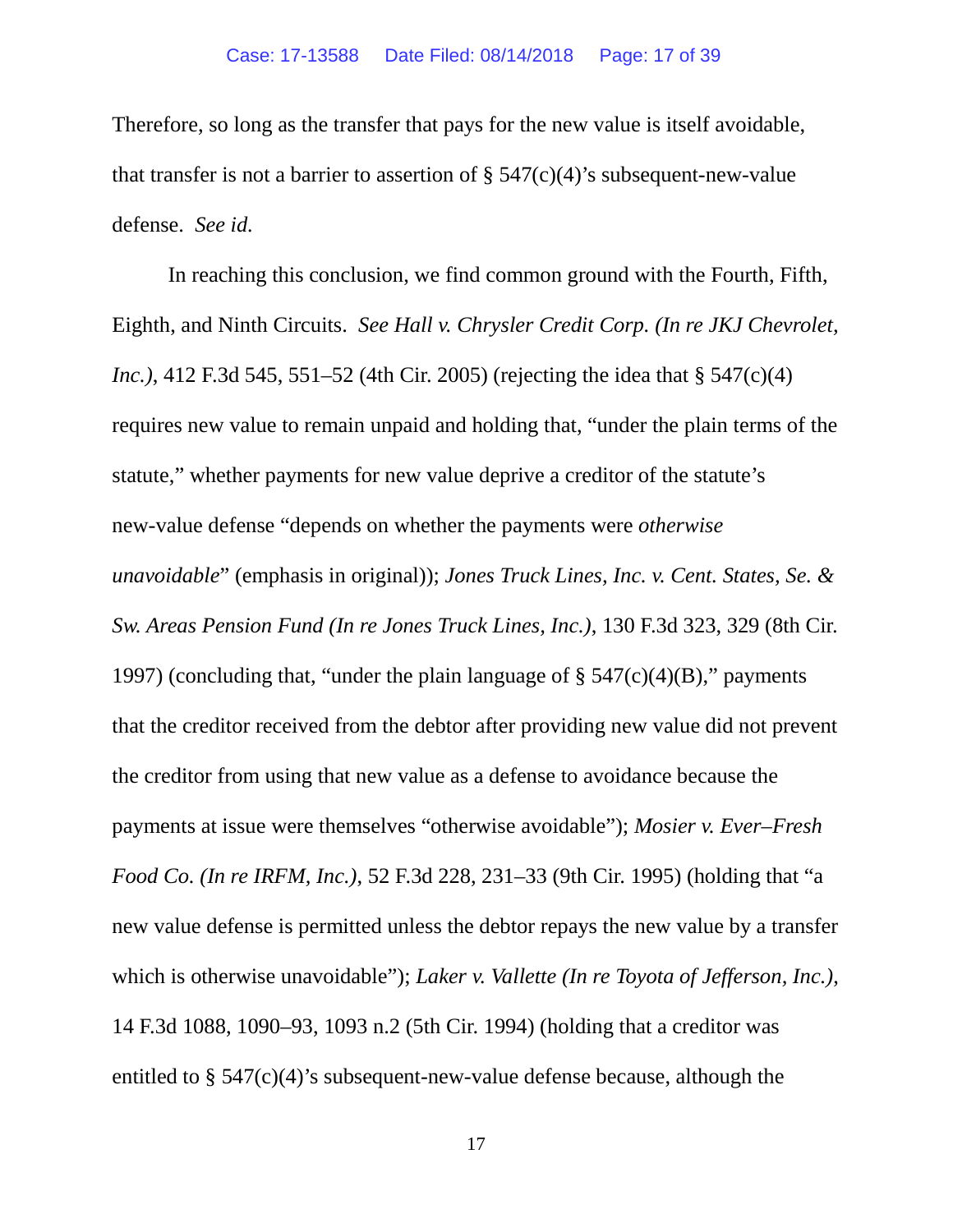debtor had paid for the new value provided, it did so "with preferences that were not 'otherwise unavoidable'").<sup>[9](#page-17-0)</sup>

# **C. The statutory history of § 547(c)(4) supports our conclusion that new value need not remain unpaid**

When the plain language of a statute is unambiguous, we need not—indeed, should not—look beyond that plain language to determine its meaning. *Iberiabank v. Beneva 41-I, LLC*, 701 F.3d 916, 924 (11th Cir. 2012) ("We look first to the text of the statute. If the text of the statute is unambiguous, we need look no further." (citation omitted)); *see also Villarreal v. R.J. Reynolds Tobacco Co.*, 839 F.3d 958, 969–70 (11th Cir. 2016) (en banc), *cert. denied*, 137 S. Ct. 2292 (2017). Here, the plain language of § 547(c)(4) unambiguously excludes paid new value as a defense to a creditor's preference liability only when that new value is paid for with an "otherwise unavoidable transfer." 11 U.S.C.  $\S$  547(c)(4)(B). We therefore have no need to examine other interpretive resources, such as predecessor statutes, to determine whether we should divine a broader preclusion of paid new value under

<span id="page-17-0"></span><sup>&</sup>lt;sup>9</sup> By contrast, in 1986, the Seventh Circuit held, without much discussion, that § 547(c)(4) does require new value to remain unpaid. *In re Prescott*, 805 F.2d 719, 727–28 (7th Cir. 1986). Since then, the Seventh Circuit has continued to follow that approach. *See, e.g.*, *P.A. Bergner & Co. v. Bank One, Milwaukee, N.A. (In re P.A. Bergner & Co.)*, 140 F.3d 1111, 1121 (7th Cir. 1998). A few years later, the Third Circuit also stated in a conclusory fashion that  $\S$  547(c)(4) requires new value to remain unpaid. *N.Y.C. Shoes, Inc. v. Bentley Int'l, Inc. (In re N.Y.C. Shoes, Inc.)*, 880 F.2d 679, 680 (3d Cir. 1989). However, whether  $\S$  547(c)(4) requires new value to remain unpaid was not at issue in that case. *See id.* at 681–82; *cf. Friedman's Liquidating Tr. v. Roth Staffing Cos. (In re Friedman's Inc.)*, 738 F.3d 547, 551–52 (3d Cir. 2013) (concluding that the statement in *New York City Shoes* indicating that new value must remain unpaid as of the petition date was not a holding with respect to whether post-petition petition payments could affect a creditor's subsequent-new-value defense).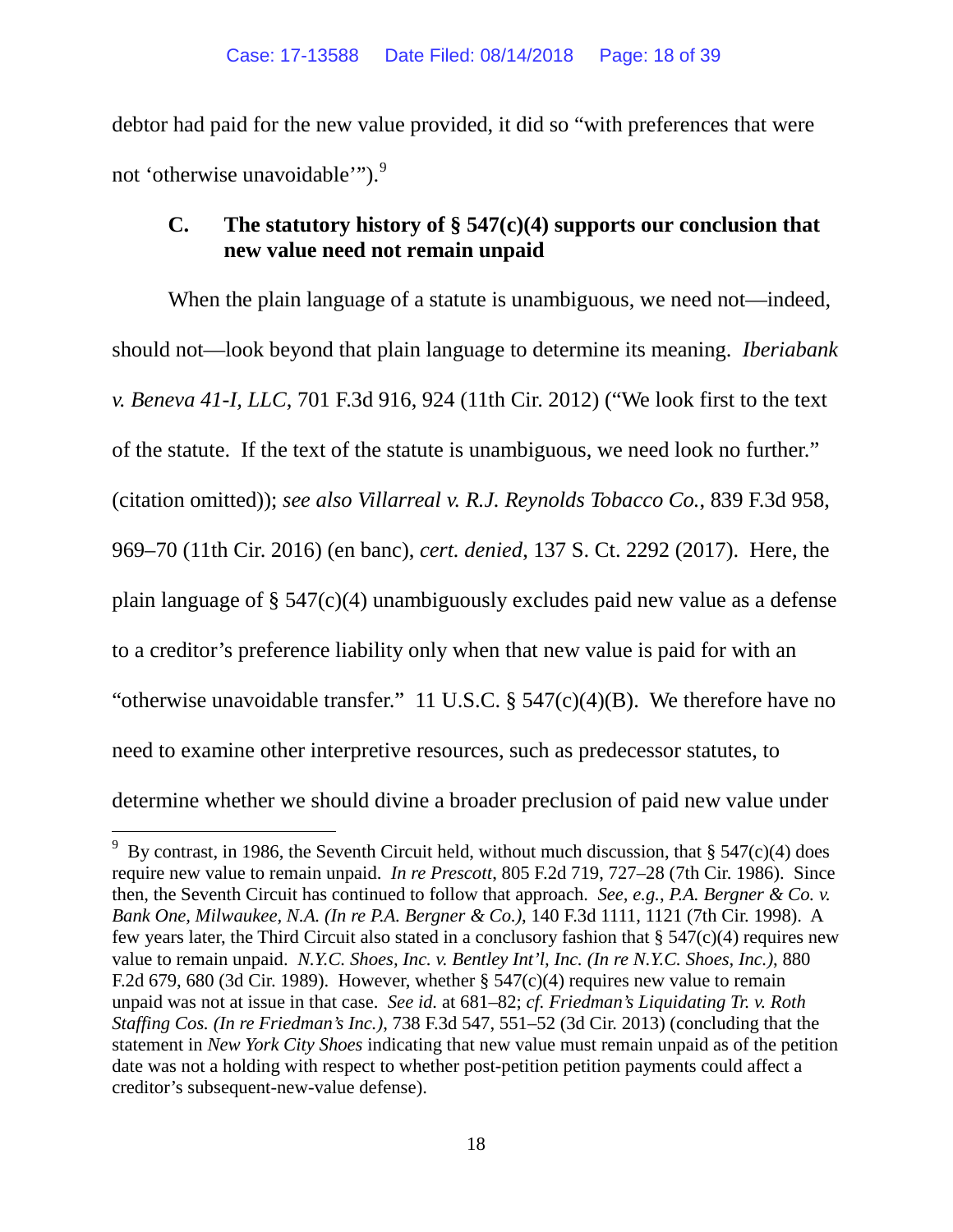§ 547(c)(4). *See, e.g.*, *Lamie v. U.S. Trustee*, 540 U.S. 526, 534 (2004) ("The starting point in discerning congressional intent is the existing statutory text, and not the predecessor statutes." (citation omitted)); *see also Koons Buick Pontiac GMC, Inc. v. Nigh,* 543 U.S. 50, 62–63 (2004) (utilizing statutory history to resolve ambiguity in the plain language of a statute); *id.* at 66–67 (Kennedy, J., concurring) (endorsing the use of statutory history to resolve ambiguity in the text of a statute); *id.* at 67–68 (Thomas, J., concurring in judgment) (same).

Nevertheless, we are cognizant of the statutory history of  $\S$  547(c)(4), and our review of  $\S$  547(c)(4)'s predecessor statute bolsters our conclusion that new value need not remain unpaid. *Cf. Koch Foods, Inc. v. Sec'y, U.S. Dep't of Labor*, 712 F.3d 476, 480–86 (11th Cir. 2013) (reasoning that statutory history bolstered an interpretation of unambiguous statutory text). Section  $547(c)(4)$  was enacted as part of the Bankruptcy Reform Act of 1978. *See* Bankruptcy Reform Act of 1978, Pub. L. No. 95-598, § [10](#page-18-0)1, 92 Stat. 2549, 2598–99.<sup>10</sup> The predecessor to § 547(c)(4) was § 60(c) of the Bankruptcy Act of 1898. *See, e.g.*, S. Rep. No. 95-989, at 88 (1978), *as reprinted in* 1978 U.S.C.C.A.N. 5787, 5874; H.R. Rep. No. 95-595, at 374 (1978), *as reprinted in* 1978 U.S.C.C.A.N. 5963, 6330;

<span id="page-18-0"></span> <sup>10</sup> Section 547(c)(4) has not been amended since it was enacted in 1978. *See* <sup>11</sup> U.S.C. § <sup>547</sup> note (2012) (Amendments). *Compare* Bankruptcy Reform Act of 1978, Pub. L. No. 95-598, § 101, 92 Stat. 2549, 2598–99, *with* 11 U.S.C. § 547(c)(4) (2012).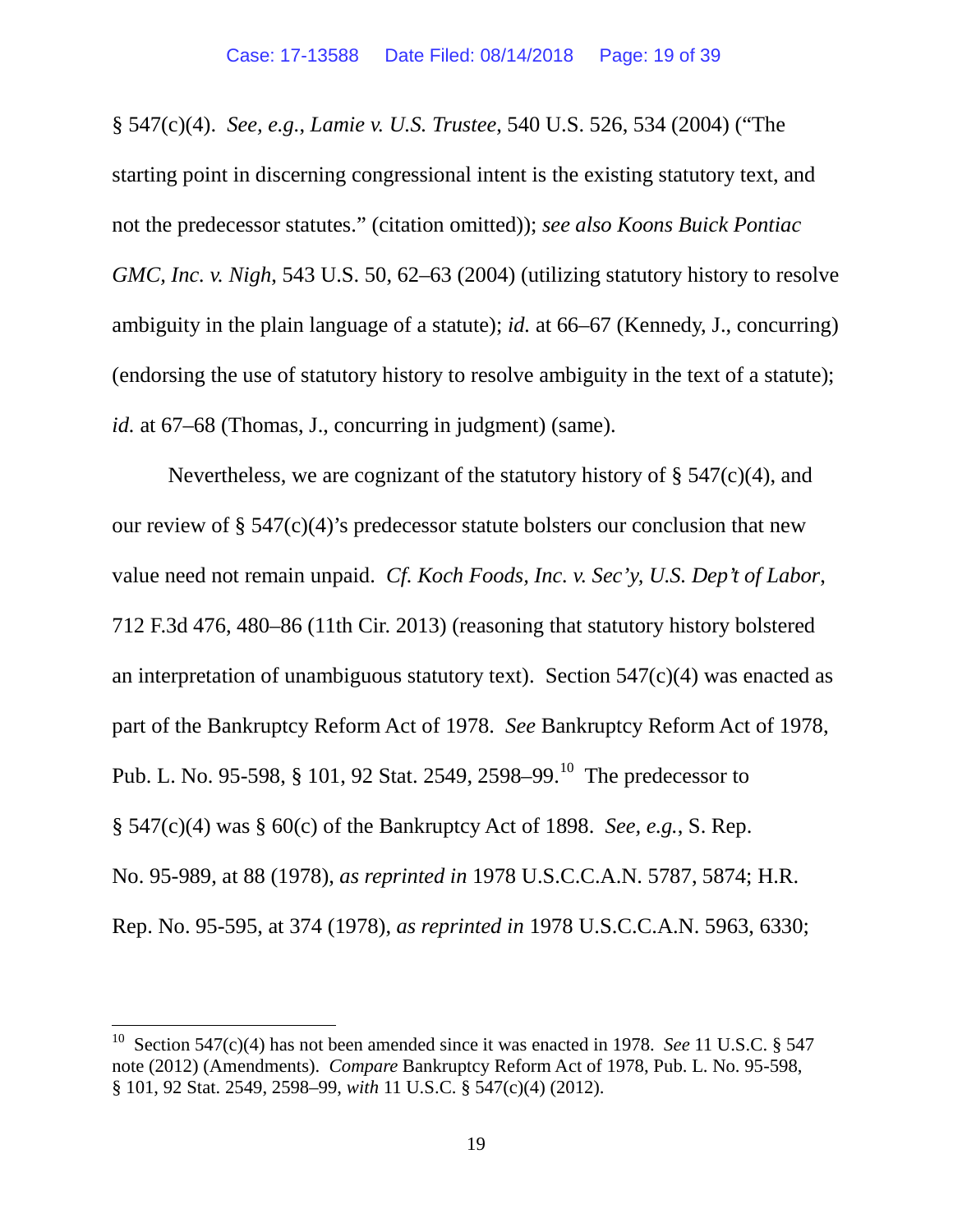*see also* 11 U.S.C. tbl.II (Supp. III 1979) (identifying 11 U.S.C. § 96(c) (1976) as the predecessor to  $\S 547(c)$ .<sup>[11](#page-19-0)</sup>

Prior to the enactment of  $\S 547(c)(4)$ ,  $\S 60(c)$  provided as follows:

If a creditor has been preferred, and afterward in good faith gives the debtor further credit without security of any kind for property which becomes a part of the debtor's estate, the amount of such new credit *remaining unpaid* at the time of the adjudication in bankruptcy may be set off against the amount which would otherwise be recoverable from him.

11 U.S.C. § 96(c) (1976) (emphasis added). [12](#page-19-1)

When Congress repealed this provision in 1978 and replaced it with

 $\S$  547(c)(4), the "remaining unpaid" language was replaced with  $\S$  547(c)(4)(B)'s

requirement that the debtor "not make an otherwise unavoidable transfer to or for

the benefit of" the creditor who gave new value. *See* Bankruptcy Reform Act of

1978 §§ 101, 401, 92 Stat. at 2598–99, 2682. *Compare* 11 U.S.C. § 96(c) (1976),

*with* 11 U.S.C. § 547(c)(4)(B) (Supp. III 1979). "As we have explained, 'changes

in statutory language generally indicate an intent to change the meaning of the

<span id="page-19-0"></span><sup>&</sup>lt;sup>11</sup> Section 60(c) of the Bankruptcy Act of 1898 was codified at 11 U.S.C. § 96(c) in the pre-1978 version of title 11. *See* 11 U.S.C. § 547 note (2012) (Senate Report No. 95-989) ("The fourth exception codifies the net result rule in section 60c of current law [section 96(c) of former title 11]." (brackets in original)). *Compare* Bankruptcy Act of 1898, ch. 541, § 60(c), 30 Stat. 544, 562, *with* 11 U.S.C. § 96(c) (1976).

<span id="page-19-1"></span><sup>&</sup>lt;sup>12</sup> With the exception of two spelling changes in 1938,  $\S$  60(c) remained unchanged from its enactment in 1898 until its repeal in 1978. *See* 11 U.S.C. § 96 note (1976) (Amendments) (declaring that, in 1938, § 96(c) was "reenacted without change"); Chandler Act, ch. 575, sec. 1, § 60(c), 52 Stat. 840, 870 (1938) (changing "afterwards" to "afterward" and "estates" to "estate" in the statutory text). *Compare* 11 U.S.C. § 96(c) (1934), *and* Bankruptcy Act of 1898 § 60(c), 30 Stat. at 562, *with* 11 U.S.C. § 96(c) (Supp. IV 1938), *and* 11 U.S.C. § 96(c) (1976).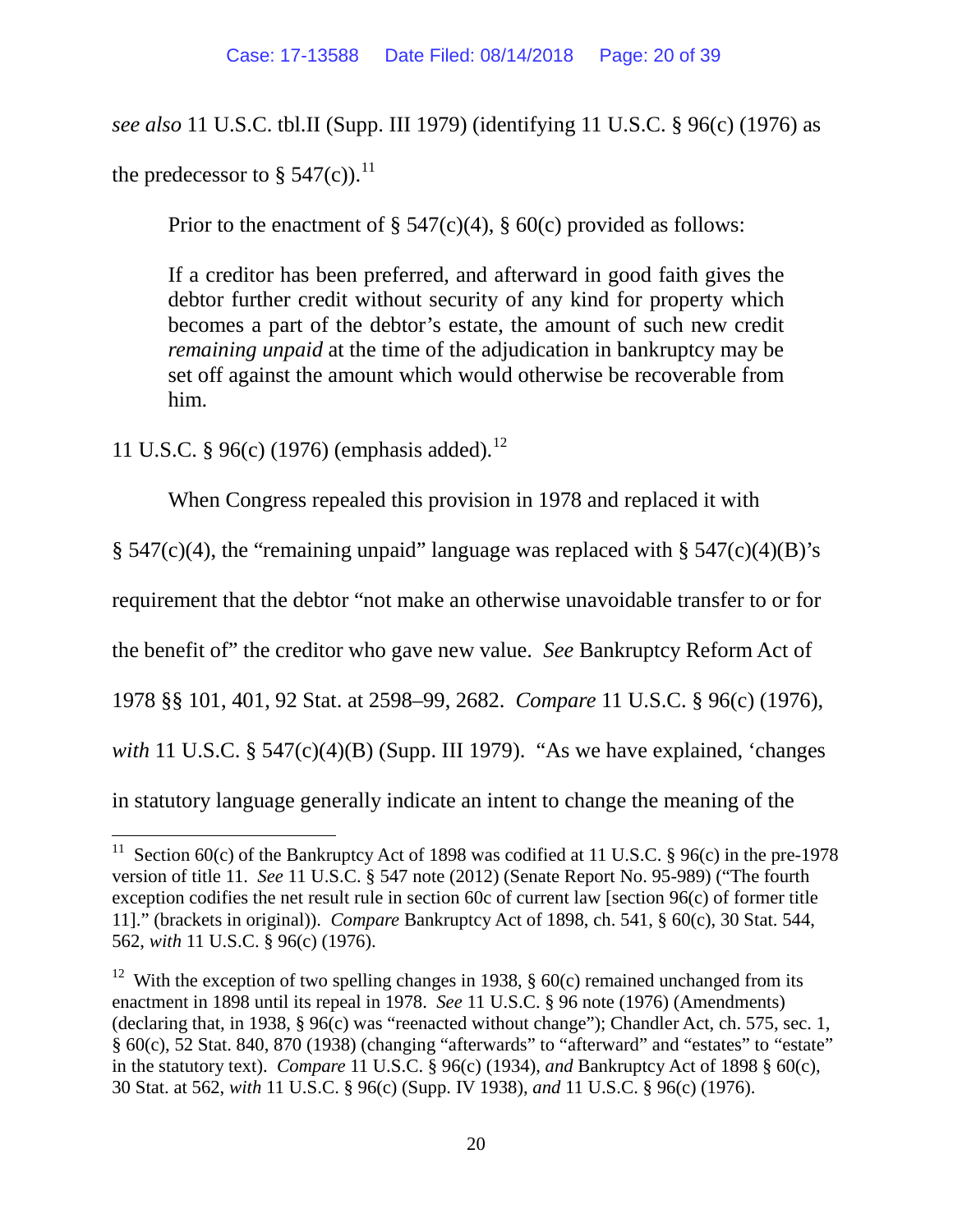statute.'" *Edwards*, 602 F.3d at 1299 (quoting *DIRECTV, Inc. v. Brown*, 371 F.3d 814, 817 (11th Cir. 2004)); *see also* Antonin Scalia & Bryan A. Garner, *Reading Law: The Interpretation of Legal Texts* 256 (2012) ("[A] change in the language of a prior statute presumably connotes a change in meaning."). Accordingly, in the absence of any evidence to the contrary, one can plausibly infer that, by replacing § 60(c)'s "remaining unpaid" language with new language that omits any such requirement, Congress intended to eliminate § 60(c)'s requirement that new value remain unpaid, and to replace that requirement with something substantively different.

Of course, when a change in statutory language results from a mere recodification of the statute, making an assumption about the absence of earlier language becomes a trickier proposition. *See, e.g.*, *Fla. Agency for Health Care Admin. v. Bayou Shores SNF, LLC (In re Bayou Shores SNF, LLC)*, 828 F.3d 1297, 1300 (11th Cir. 2016); *Koch Foods, Inc.*, 712 F.3d at 486. When statutory language is changed in a recodification, it is ordinarily presumed that the change in language does not connote a change in meaning "unless Congress's intention to make a substantive change is 'clearly expressed.'" *In re Bayou Shores SNF, LLC*, 828 F.3d at 1300 (quoting *United States v. Ryder*, 110 U.S. 729, 740 (1884)).

Section 547(c)(4), however, is not a mere recodification of  $\S$  60(c). Rather, § 547(c)(4) constitutes a substantive departure from the way exchanges of value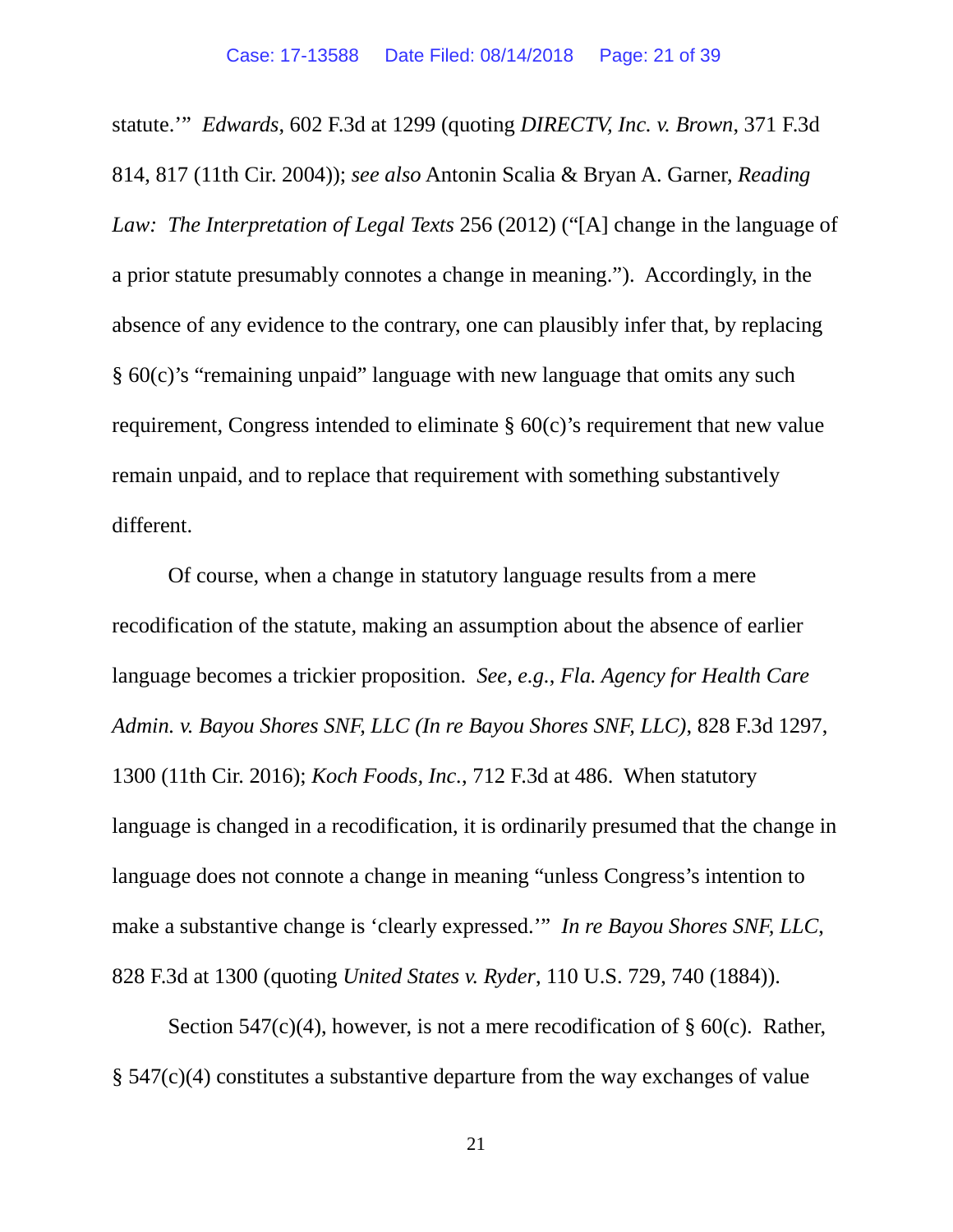between creditors and debtors during the preference period were handled under the Bankruptcy Act of 1898. That  $\S 547(c)(4)$  worked a substantive change in the way new value may be used to offset preference liability is not only evidenced by the clear change in statutory language, but also suggested by the history leading to its enactment.

In 1970, Congress established the Commission on the Bankruptcy Laws of the United States ("the Commission") to "study, analyze, evaluate, and recommend changes to the [Bankruptcy Act of 1898]." Act of July 24, 1970, Pub. L.

No. 91-354, § 1, 84 Stat. 468, 468. The Commission ultimately recommended "a

substantial revision of the preference section." Comm'n on the Bankr. Laws of the

U.S., Report of the Commission on the Bankruptcy Laws of the United States,

H.R. Doc. No. 93-137, pt.I, at 201 (1973). With respect to § 60(c), the

Commission specifically recommended eliminating the requirement that new value

remain unpaid on the petition date, stating:

The provision in the present Act (section 60c) provides that if a creditor has been preferred and afterwards in good faith gives further credit to the debtor without security, the amount of the new credit unpaid at the date of bankruptcy may be set off against the amount recoverable from him on account of the preference.

The Commission recommends changes eliminating (a) the "remaining unpaid" provision; (b) the good faith requirement of any new credit extension; and (c) the requirement that no security be taken for the new credit.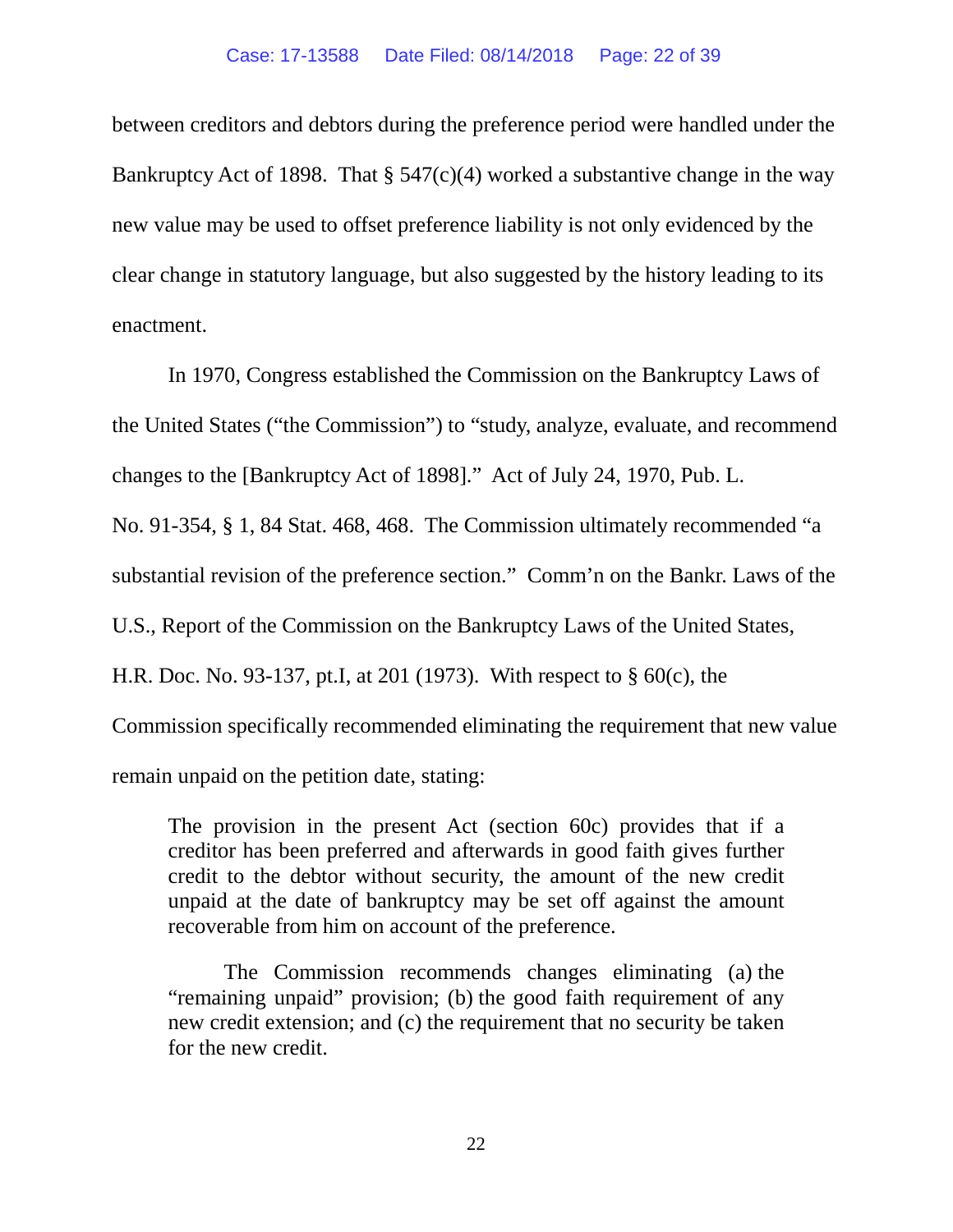*Id.* at 210.<sup>[13](#page-22-0)</sup> That the Commission specifically recommended eliminating  $\S$  60(c)'s "remaining unpaid" requirement cuts against an inference that Congress might have intended to preserve that requirement when it replaced the "remaining unpaid" language in § 60(c) with § 547(c)(4)(B)'s requirement that the debtor "not make an otherwise unavoidable transfer" to the creditor who received the preference.

Given that all other signs point toward a conclusion that  $\S 547(c)(4)$ represents a departure from, rather than a recodification of, the "remaining unpaid" requirement in § 60(c), we conclude that removal of the "remaining unpaid" language effected a substantive change in the meaning of the statute. Thus, a

A transfer is not voidable to the extent of new value given at the time of the transfer or at any time thereafter. In determining the amount of new value given, the value of any security taken for it shall be deducted.

Comm'n on the Bankr. Laws of the U.S., Report of the Commission on the Bankruptcy Laws of the United States, H.R. Doc. No. 93-137, pt.II, at 167 (1973). Although a competing bill drafted by the National Conference of Bankruptcy Judges ("NCBJ") was also introduced in both houses of Congress, that bill's subsequent-new-value provision was identical to the Commission's proposal. *Compare* S. 236, 94th Cong. § 4-607(c)(2) (1975) (the Commission's proposal as introduced in the Senate), *and* H.R. 31, 94th Cong. § 4-607(c)(2) (1975) (the Commission's proposal as introduced in the House), *with* S. 235, 94th Cong. § 4-607(c)(2) (1975) (the NCBJ's proposal as introduced in the Senate), *and* H.R. 32, 94th Cong. § 4-607(c)(2) (1975) (the NCBJ's proposal as introduced in the House).

<span id="page-22-0"></span><sup>&</sup>lt;sup>13</sup> The Commission produced a proposed bankruptcy act that was introduced in both houses of Congress. *See* S. 236, 94th Cong. (1975); H.R. 31, 94th Cong. (1975); H.R. 10792, 93d Cong. (1973); S. Rep. No. 95-989, at 2 (1978), *as reprinted in* 1978 U.S.C.C.A.N. 5787, 5788; H.R. Rep. No. 95-595, at 2 (1978), *as reprinted in* 1978 U.S.C.C.A.N. 5963, 5964; Comm'n on the Bankr. Laws of the U.S., Report of the Commission on the Bankruptcy Laws of the United States, H.R. Doc. No. 93-137, pt.II (1973). With respect to the subsequent-new-value defense, the Commission's proposed legislation stated: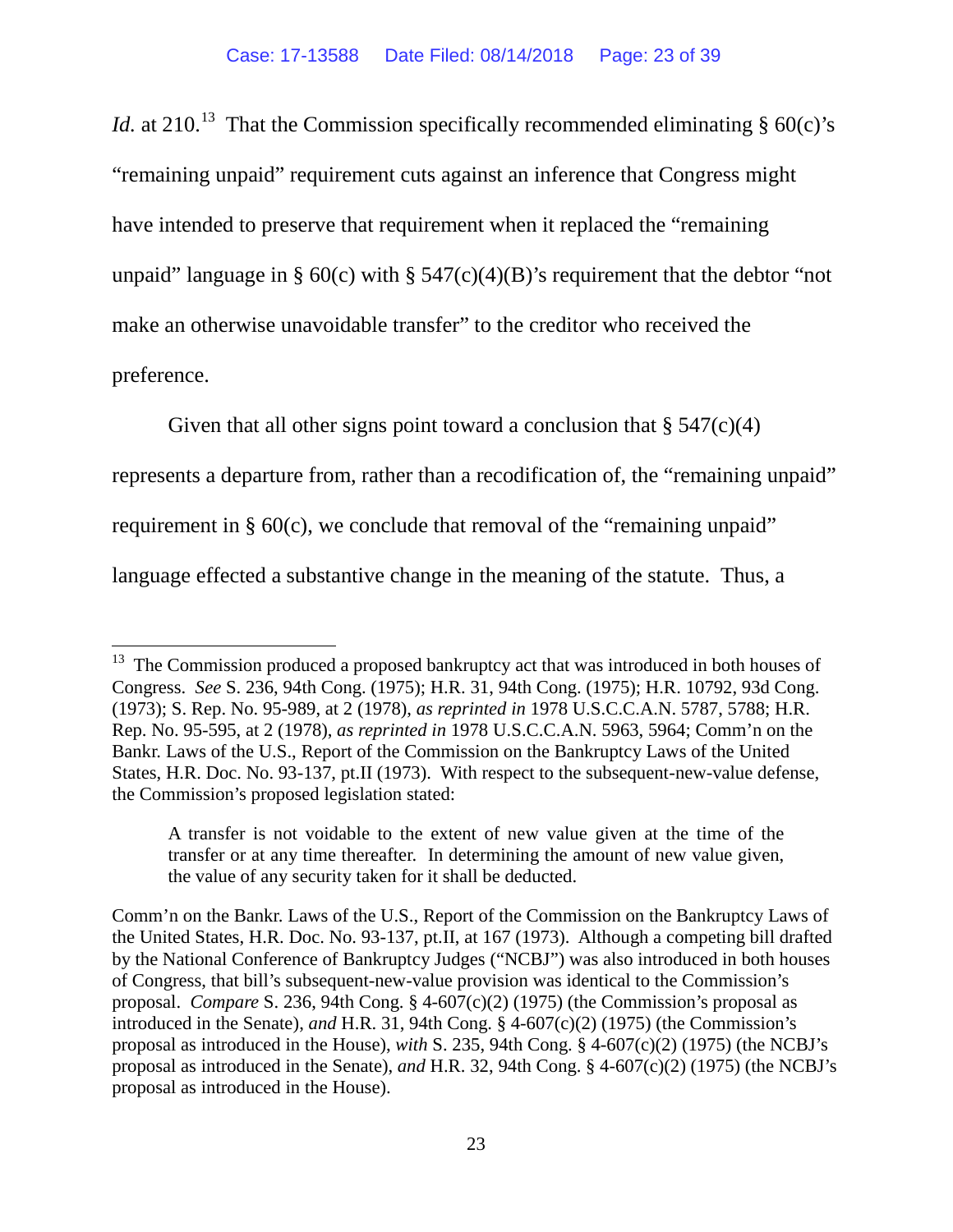review of the statutory development of  $\S$  547(c)(4) bolsters our conclusion that § 547(c)(4) does not require new value to remain unpaid.

Nonetheless, in light of the unambiguous statutory language, we would reach the same conclusion even if it could be shown that Congress did not intend a substantive change in the meaning of the statute when it replaced  $\S 60(c)$ 's "remaining unpaid" language with  $\S 547(c)(4)(B)$ 's requirement that the debtor "not make an otherwise unavoidable transfer to or for the benefit of" the creditor who gave new value. *Cf. United States v. Wells*, 519 U.S. 482, 496–97 (1997) (concluding that a change in statutory language effected a substantive change in meaning even though the Reviser's Note to the amended statute explained that the amendment "was without change of substance"); Antonin Scalia & Bryan A. Garner, *Reading Law: The Interpretation of Legal Texts* 257 (2012) ("The new text is the law, and where it clearly makes a change, that governs. This is so even when the legislative history consisting of the codifiers' report expresses the intent to make no change.").

# **D. Policy considerations also weigh in favor of a conclusion that new value need not remain unpaid**

The Trustee argues that, notwithstanding the statutory language, we should nonetheless rule for him because policy considerations favor his argument that new value must remain unpaid in order for a creditor to rely on the new-value defense. Our interpretation of the language of the statute obviously trumps any opposing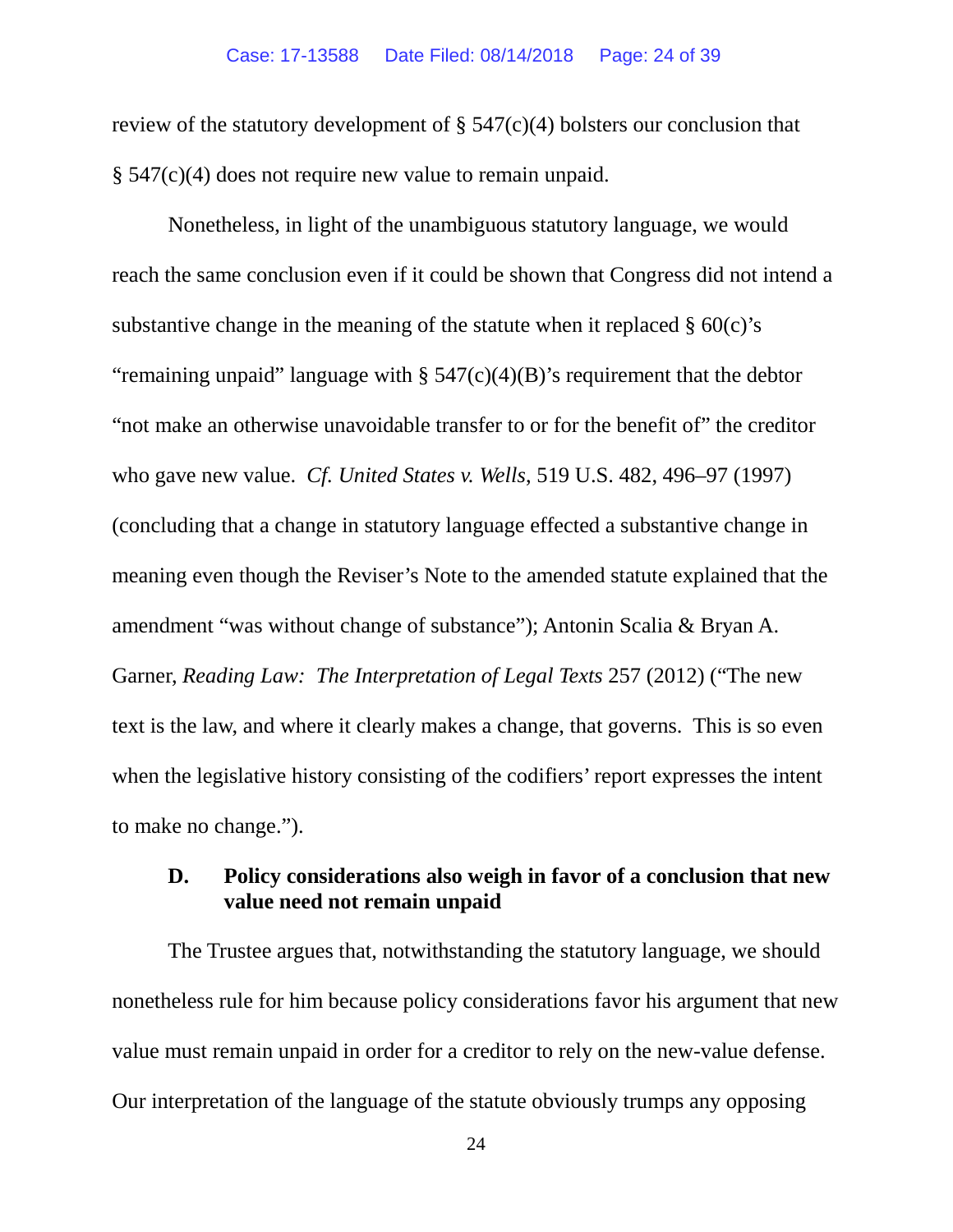## Case: 17-13588 Date Filed: 08/14/2018 Page: 25 of 39

policy argument. But even if it didn't, we would disagree with the Trustee that policy considerations support his interpretation. To the contrary, we think that policy considerations strongly disfavor his position.

As we noted in *Jet Florida System*, one of the "principal policy objectives underlying the preference provisions of the Bankruptcy Code" is "to encourage creditors to continue extending credit to financially troubled entities while discouraging a panic-stricken race to the courthouse." 841 F.2d at 1083; *accord Union Bank v. Wolas*, 502 U.S. 151, 161 (1991). "Another related objective of this section is to promote equality of treatment among creditors." *In re Jet Fla. Sys., Inc.*, 841 F.2d at 1083; *see also Wolas*, 502 U.S. at 161 ("Second, and more important, the preference provisions facilitate the prime bankruptcy policy of equality of distribution among creditors of the debtor.").

# 1. Encouraging creditors to continue extending credit to financially troubled entities

Requiring new value to "remain unpaid" would hinder the policy objective of encouraging vendors to continue extending credit to financially troubled debtors, especially in situations like this one in which the vendor and the debtor regularly engaged in relatively short-term credit transactions. If new value must remain unpaid, then vendors who sense that a debtor is in financial difficulty will have an incentive to stop delivering any goods because any payments they receive,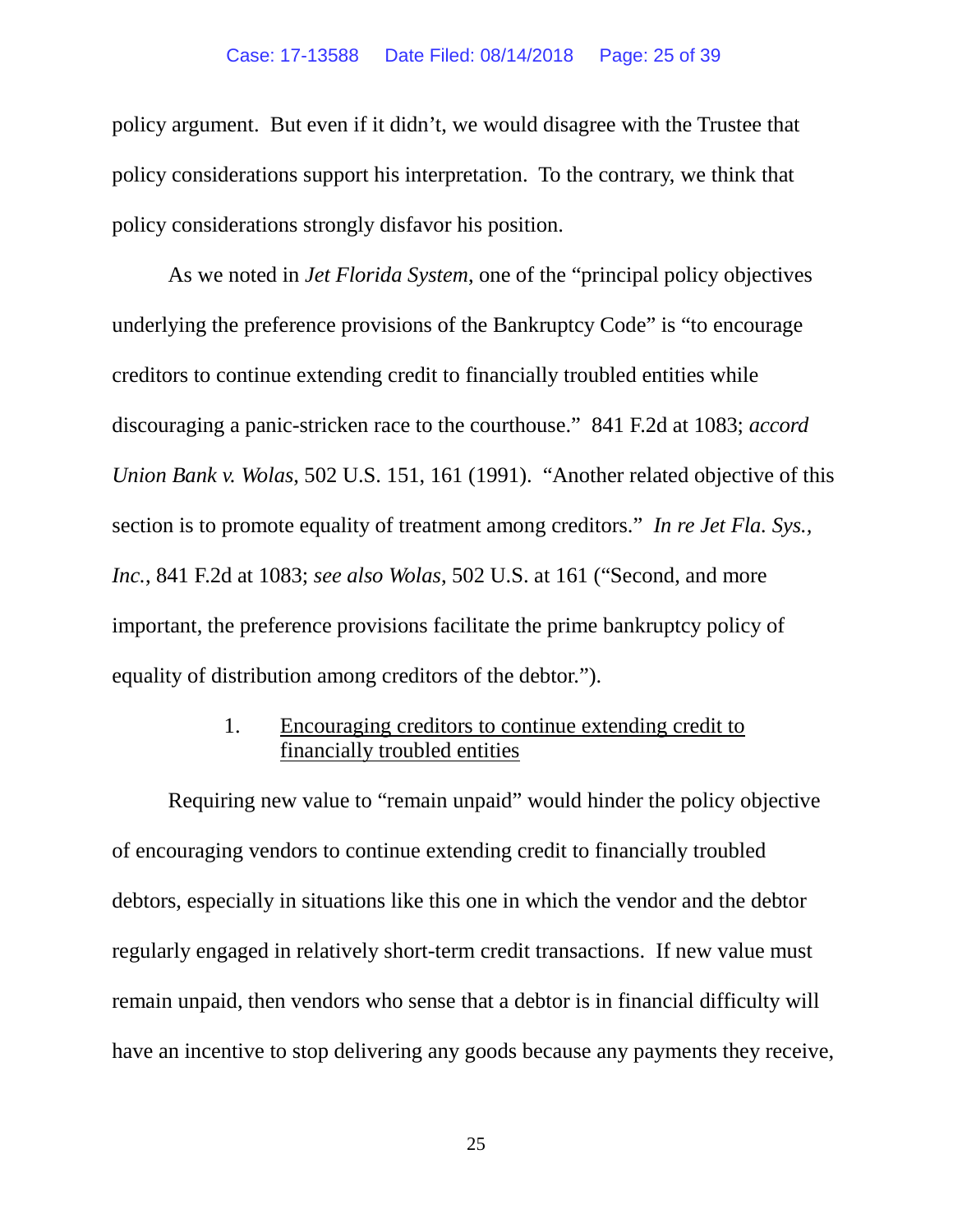## Case: 17-13588 Date Filed: 08/14/2018 Page: 26 of 39

after extension of a short-term period of credit on these deliveries, might be avoided, and thereby clawed back by the trustee in bankruptcy.

By contrast, if new value need not remain unpaid, then a vendor can continue extending short-term credit to the debtor without fear of having all of the payments it receives for its newly delivered goods clawed back by the trustee in bankruptcy. So long as the vendor continues to extend additional credit to the debtor, it is at risk of losing only a portion of the payments it receives from the debtor, as explained below. Thus, a conclusion that new value need not remain unpaid promotes one of the "principal policy objectives underlying the preference provisions of the Bankruptcy Code"—encouraging creditors to continue extending credit to financially troubled debtors. *See In re Jet Fla. Sys., Inc.*, 841 F.2d at 1083.

A chart can perhaps best illustrate the above concepts. The following chart illustrates a scenario where the vendor-creditor ships \$1,000 worth of goods to the debtor every other week, and the debtor pays for those goods one week after delivery.

|            | <b>Transfer from creditor</b><br>to debtor | <b>Transfer from debtor</b><br>to creditor |
|------------|--------------------------------------------|--------------------------------------------|
| Transfer 1 | $$1,000$ in goods                          |                                            |
| Transfer 2 |                                            | $$1,000$ in cash                           |
| Transfer 3 | $$1,000$ in goods                          |                                            |
| Transfer 4 |                                            | $$1,000$ in cash                           |
| Transfer 5 | $$1,000$ in goods                          |                                            |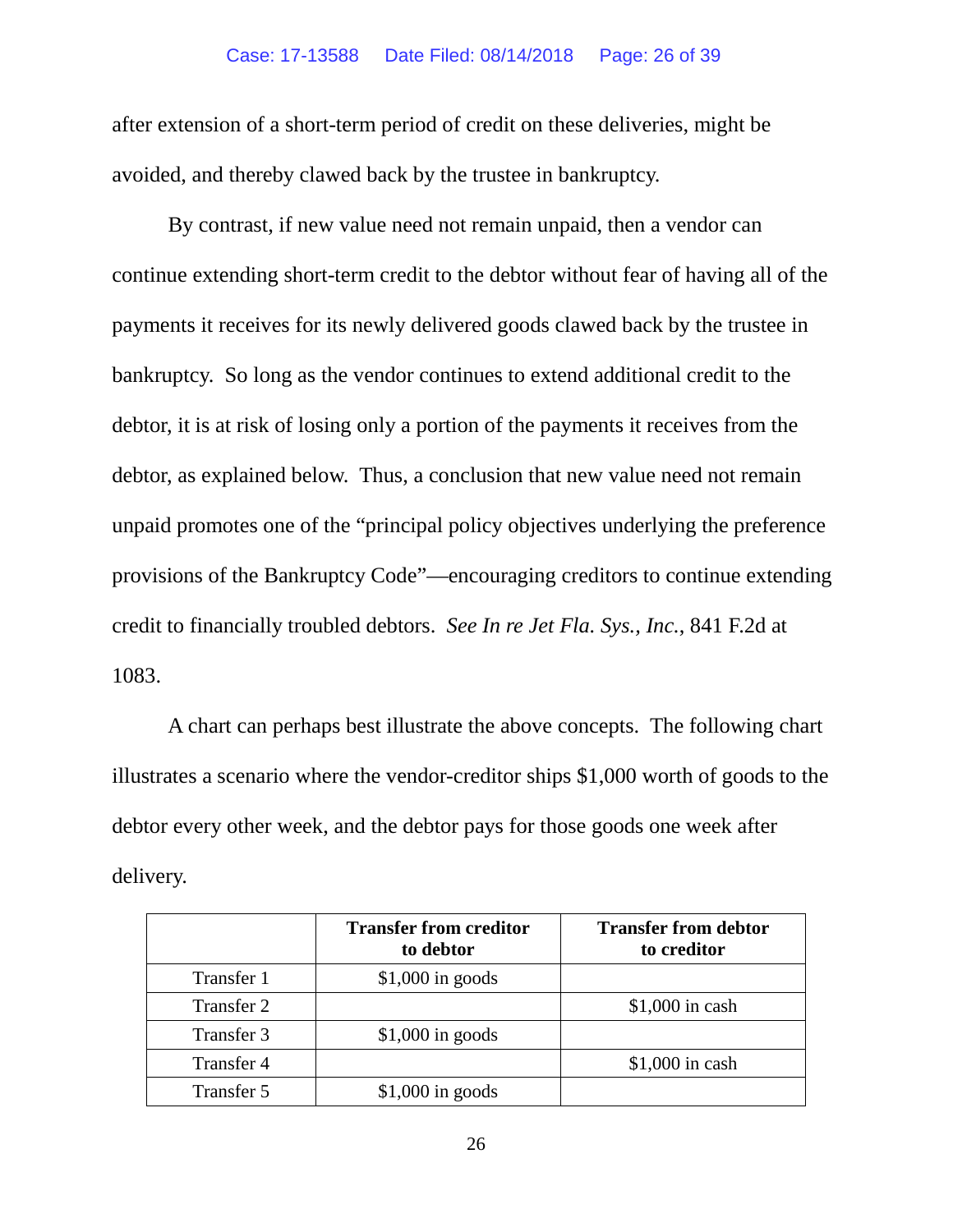| Transfer 6                        |                   | $$1,000$ in cash |  |
|-----------------------------------|-------------------|------------------|--|
| Transfer 7                        | $$1,000$ in goods |                  |  |
| Transfer 8                        |                   | $$1,000$ in cash |  |
| Transfer 9                        | $$1,000$ in goods |                  |  |
| Transfer 10                       |                   | $$1,000$ in cash |  |
| <b>DEBTOR'S BANKRUPTCY FILING</b> |                   |                  |  |

Even-numbered transfers—Numbers 2, 4, 6, 8, and 10—show five payments, in the amount of \$1,000 each, by the debtor to the vendor-creditor within the 90-day preference period, meaning that each such payment is potentially avoidable by a trustee. Transfers 3, 5, 7, and 9, which show the shipment of goods by the vendor, constitute equivalent new value in the total amount of \$4,000 provided by the vendor subsequent to payments 2, 4, 6, and 8, respectively.<sup>14</sup> That being so, and under Blue Bell's position, this \$4,000 in new goods shipped would wash \$4,000 of the previous payments made by the debtor, for purposes of avoidability. Yet, under the Trustee's position, the vendor loses this new-value defense because, after conferring new value via the shipment of goods equivalent to the previous payment made by the debtor, the debtor later paid off the value of the shipped goods that constituted the new value. Specifically, Transfer 4 paid off Transfer 3; Transfer 6 paid off Transfer 5; Transfer 8 paid off Transfer 7; and Transfer 10 paid off Transfer 9. According to the position of the Trustee in this

<span id="page-26-0"></span><sup>&</sup>lt;sup>14</sup> Transfer 1 is not a candidate for a "new-value" set-off because there is no prior cash payment from the debtor for it to set off.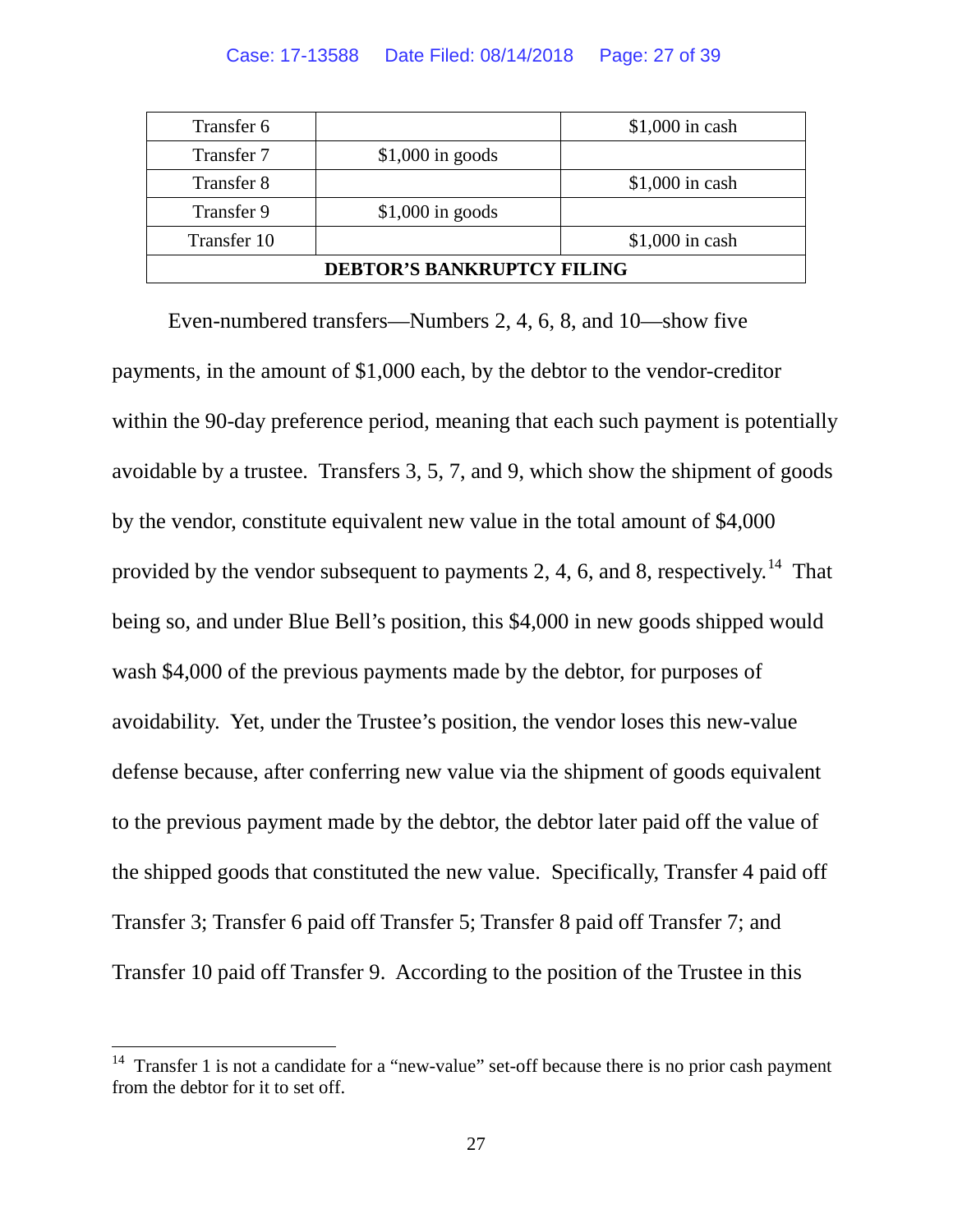## Case: 17-13588 Date Filed: 08/14/2018 Page: 28 of 39

case, the vendor in the above scenario would be required to repay the entirety of the \$5,000 paid to him by the debtor, even though new value was conferred on the debtor as to \$4,000 of these payments.

Blue Bell argues that a subsequent payment by the debtor to the vendorcreditor for new value that was previously provided to the former does not negate the defense as to the particular new value in question. Adopting that position, the vendor in this scenario would be protected by the new-value defense as to debtor payments 2, 4, 6, and 8 because, subsequent to each of these payments by the debtor, the vendor provided new value to the debtor in the form of new goods shipped. It is only the last \$1,000 payment by the debtor—Transfer 10—that Blue Bell concedes would be avoidable by the trustee because the vendor delivered no goods after this last payment by the debtor, meaning the vendor provided no subsequent new value. Because it would lack a new-value defense to the preference represented by this last payment, the vendor would have to repay the estate the \$1,000; it would then have a corresponding unsecured claim against the estate for that same \$1,000. But the vendor would be entitled to retain the remaining \$4,000. *See* 11 U.S.C. §§ 547(b), 550(a), 502(h).

Notably, this is the same situation the vendor would have found itself in had it simply stopped doing business with the debtor after Transfer 2: it would have had to return that \$1,000, and it would have had a \$1,000 unsecured claim against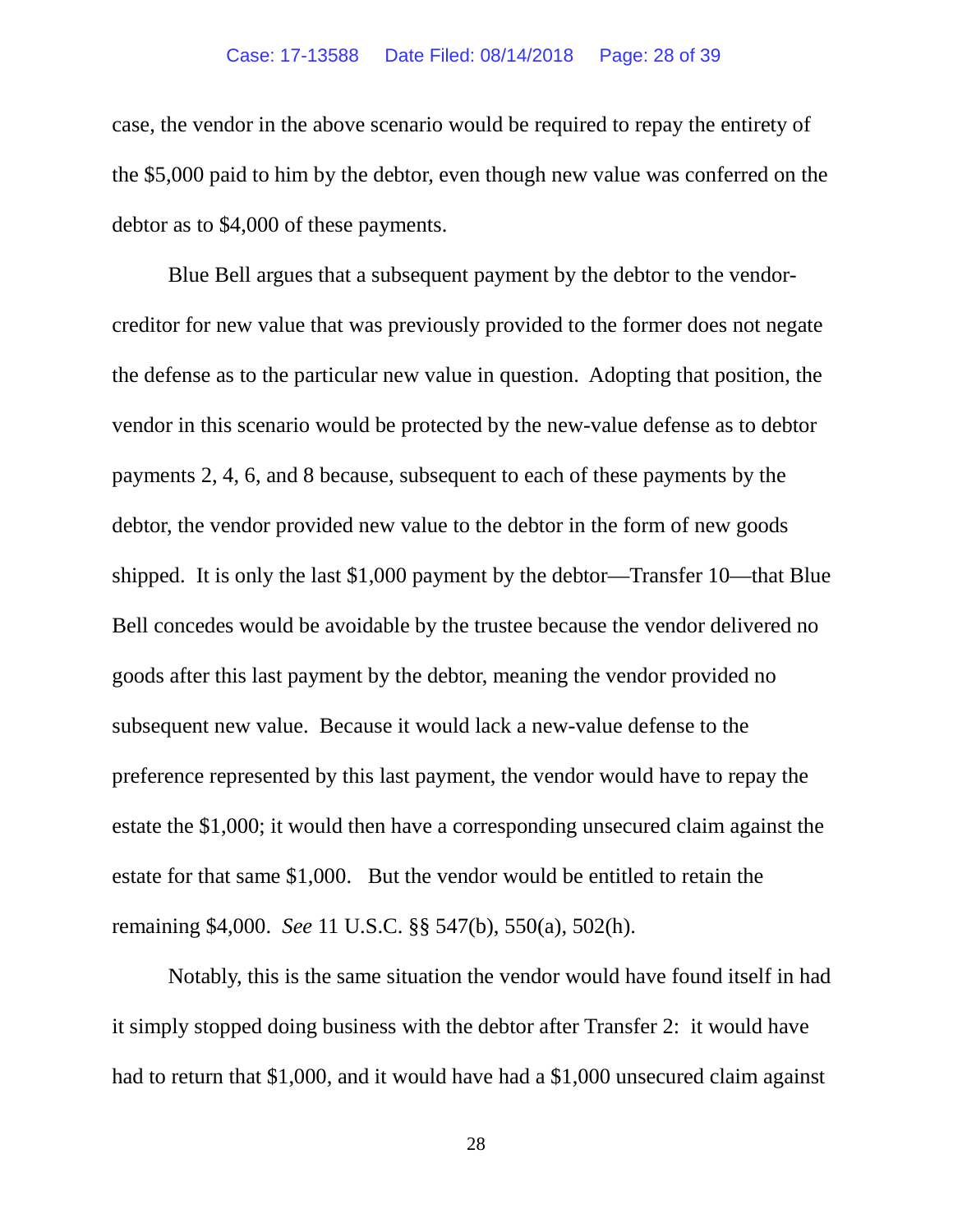the estate based on Transfer 2. It would have owed the estate no additional moneys as a clawback by the trustee for any preferences. Yet, the debtor (and the estate it leaves behind) would be in a worse position had the vendor decided to abandon the debtor after Transfer 2. Had that been the case, the debtor would not have received the \$4,000 worth of future shipments of goods. With those additional shipments, however, the debtor had additional goods that it could sell to its customers, and thereby potentially increase the size of the estate available at the time of the later bankruptcy filing.

Consider, moreover, the strong disincentives for a vendor to continue supplying an ailing customer with goods if the Trustee's position wins out. Under the interpretation the Trustee gives the new-value defense, the vendor would have to return all of the payments it subsequently received for the new value it provided the debtor. Were this the rule, a prudent vendor, sensing financial problems by the debtor, would be foolish to continue delivering goods to the debtor following Transfer 2. *Cf. Laker v. Vallette (In re Toyota of Jefferson, Inc.)*, 14 F.3d 1088, 1091 (5th Cir. 1994) (noting that, without the protection of § 547(c)(4), "a creditor who continues to extend credit to the debtor, perhaps in implicit reliance on prior payments, would merely be increasing his bankruptcy loss"). Indeed, focusing on post-Transfer 2 events set out in the chart, not only would the vendor have to return the entirety of the payments it had received for goods it had delivered under the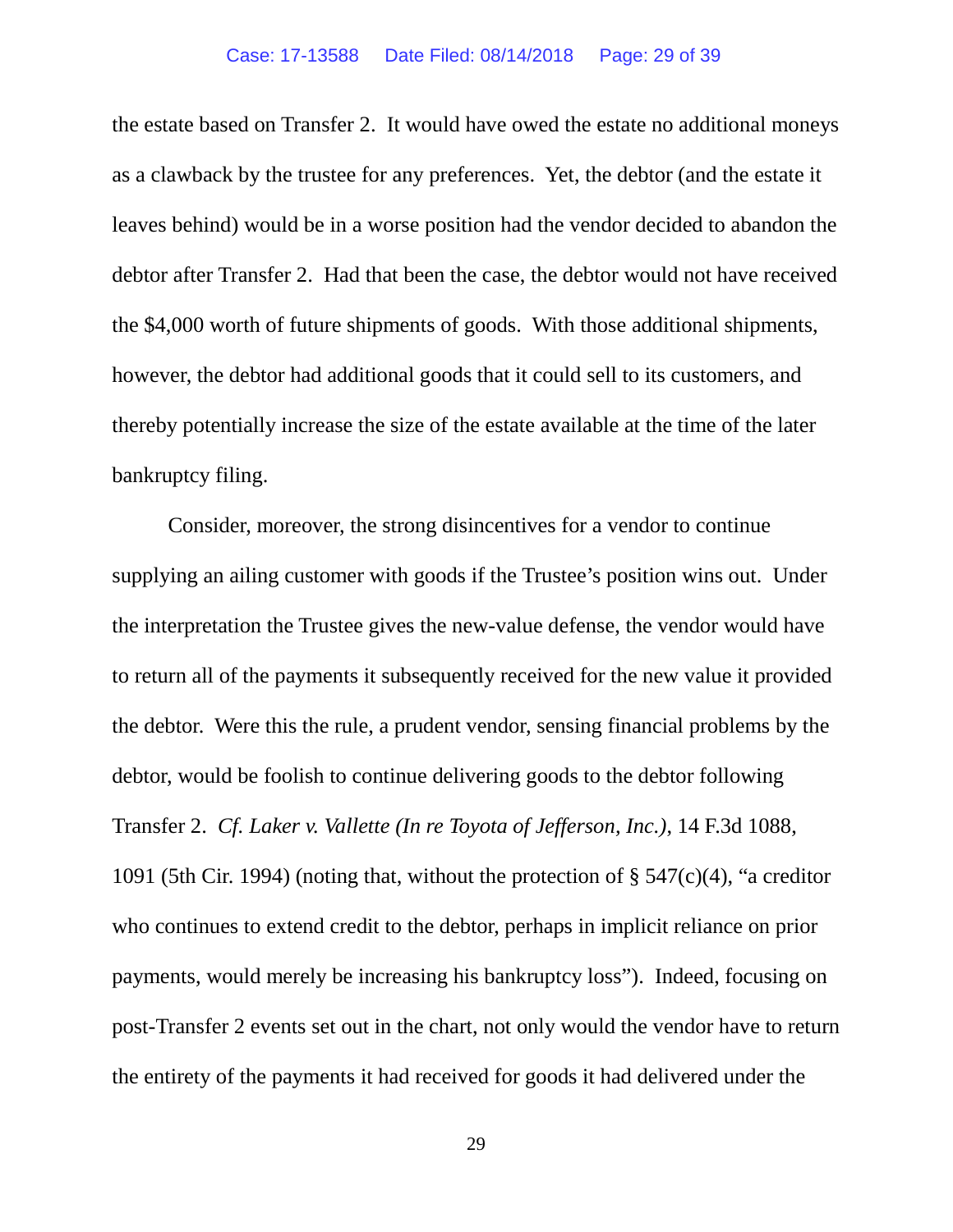Trustee's interpretation, but it would also be out \$4,000 in the value of the goods it had provided the debtor: \$4,000 worth of goods that it could have to sold to another grocery store.

In short, were the Trustee's approach applicable, a sensible vendor should immediately cut off the debtor, which would likely hasten the latter's financial demise and his ensuing bankruptcy. Yet, the bankruptcy estate would almost always be better off if a vendor continues to supply the debtor with goods to sell, and the new-value defense, as interpreted by Blue Bell, would encourage it to do so.

# 2. Promoting equality of treatment among creditors

The Trustee argues that requiring new value to remain unpaid is necessary to ensure that short-term creditors like Blue Bell are treated the same as longer-term creditors whom the debtor did not repay during the preference period. We disagree with the Trustee's suggestion that longer-term creditors will necessarily be worse off in the absence of a requirement that new value remain unpaid.

As explained above, if new value must remain unpaid, then short-term creditors will have an incentive to stop extending credit to the debtor as soon as they sense that the debtor might be experiencing financial difficulty. As a result, such creditors might refuse to provide the debtor with the goods and services it needs to continue in business unless they receive payment in advance or on a COD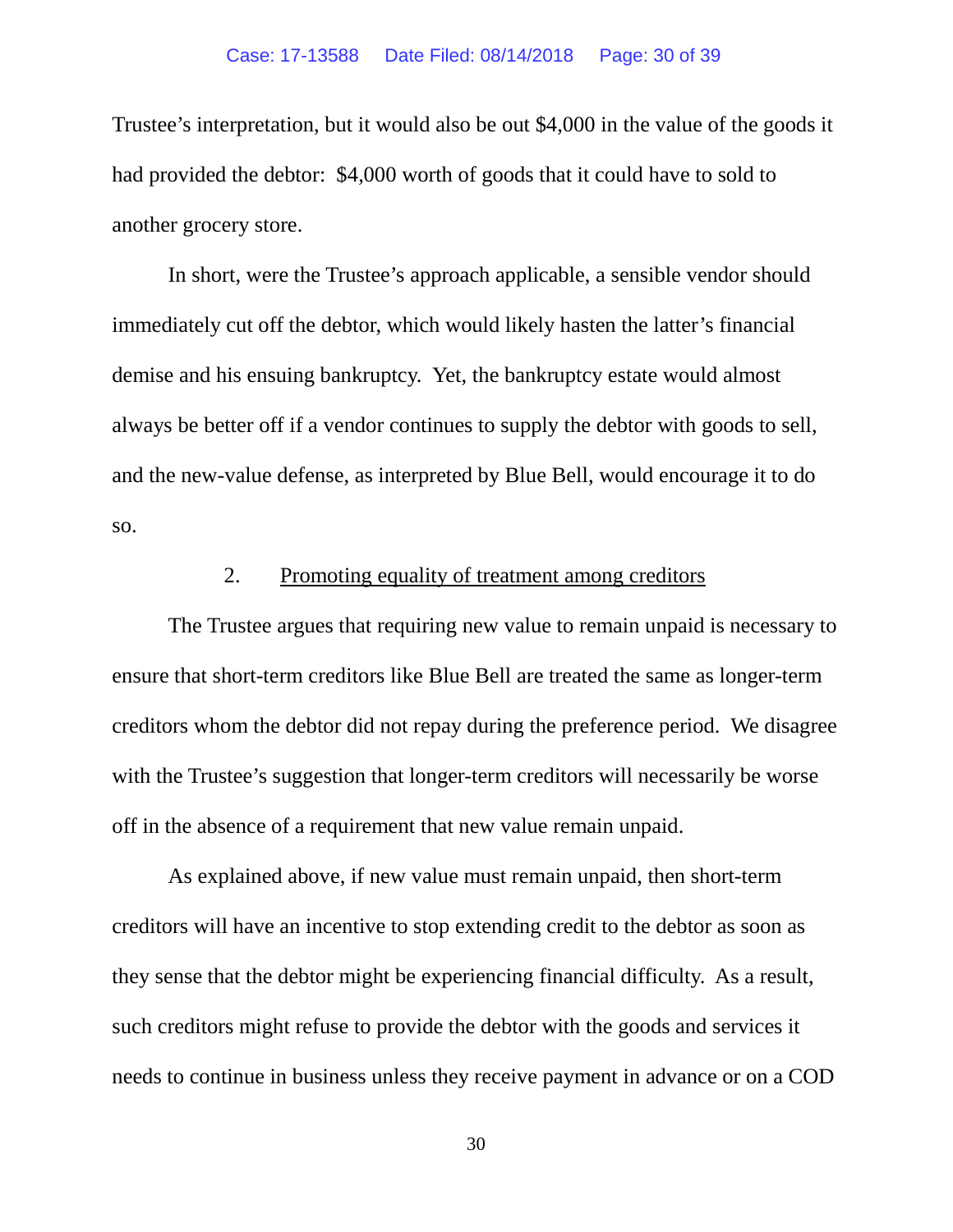(cash on delivery) basis. *See, e.g.*, 11 U.S.C. § 547(b)(2) (providing that, in order to constitute an avoidable preference, a transfer from the debtor to a creditor must be made on account of an antecedent debt); *see also id.* § 547(c)(1) (providing that a trustee may not avoid a contemporaneous exchange for new value). The debtor would then be deprived of the valuable opportunity to receive credit in the form of money, goods, and services at a time when it may need such credit more than ever. And, all else being equal, with the vendor ceasing any new deliveries, the estate is ultimately left in the same position it would have been in had this short-term creditor instead been permitted to rely on a subsequent-new-value defense without any requirement that new value remain unpaid.

Moreover, by encouraging creditors to continue extending credit to financially troubled debtors,  $\S$  547(c)(4) has the potential to help such debtors avoid bankruptcy altogether, an outcome that longer-term creditors would almost certainly choose. We therefore find unpersuasive the Trustee's argument that it is necessary to require new value to remain unpaid in order to ensure that longer-term creditors are treated fairly in comparison with short-term creditors who extend new value to the debtor during the preference period.

# **III. Whether Transfers Avoidable as Preferences Under § 547(b), and on No Other Ground, Are "Otherwise Unavoidable" Under § 547(c)(4)(B)**

In the alternative, the Trustee argues that even if subsequent payment by the debtor does not defeat the new-value defense, Blue Bell is still not entitled to assert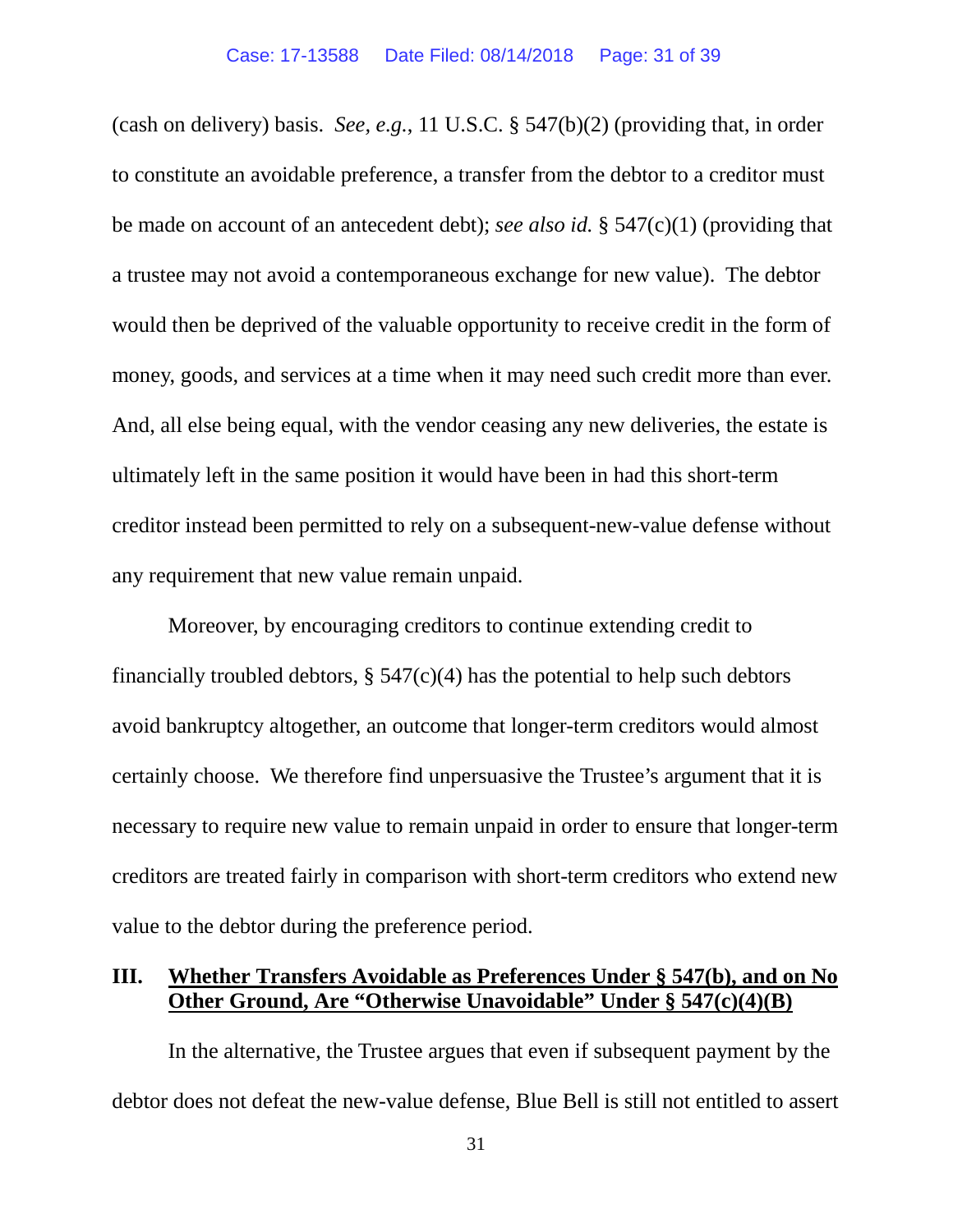that defense because of another preclusion in § 547: specifically, § 547(c)(4)(B). Reading subsection (B) together with the other language of subsection (4), the provision prohibits the trustee from undoing a transfer to the creditor where the creditor has subsequently provided new value if, "on account" of this new value, the debtor did not make "an otherwise unavoidable" transfer for the benefit of the creditor.[15](#page-31-0) 

Admittedly, the double-negatives in the statutory language make for some difficult parsing. But to translate:  $\S 547(c)(4)(B)$  prevents the trustee from undoing (avoiding) a transfer of money from the debtor to a creditor to the extent that, after the transfer, the creditor gave new value to the debtor, unless the debtor made an "otherwise unavoidable transfer" to the creditor "on account of" that new value. So, if the debtor paid for the new value with an "otherwise unavoidable transfer," then the creditor cannot use that new value as a defense against the trustee's attempt to avoid an earlier preference. Conversely, if the debtor makes a payment for the new value that is itself avoidable, then the creditor can avail itself of the new-value defense.

Before attempting to articulate the Trustee's argument, it is helpful to step back and examine the broader context of avoidance provisions within the

<span id="page-31-0"></span><sup>&</sup>lt;sup>15</sup> To repeat, § 547(c)(4)(B) provides in pertinent part: "The trustee may not avoid under this section a transfer . . . to or for the benefit of a creditor, to the extent that, after such transfer, such creditor gave new value to or for the benefit of the debtor . . . on account of which new value the debtor did not make an otherwise unavoidable transfer to or for the benefit of such creditor."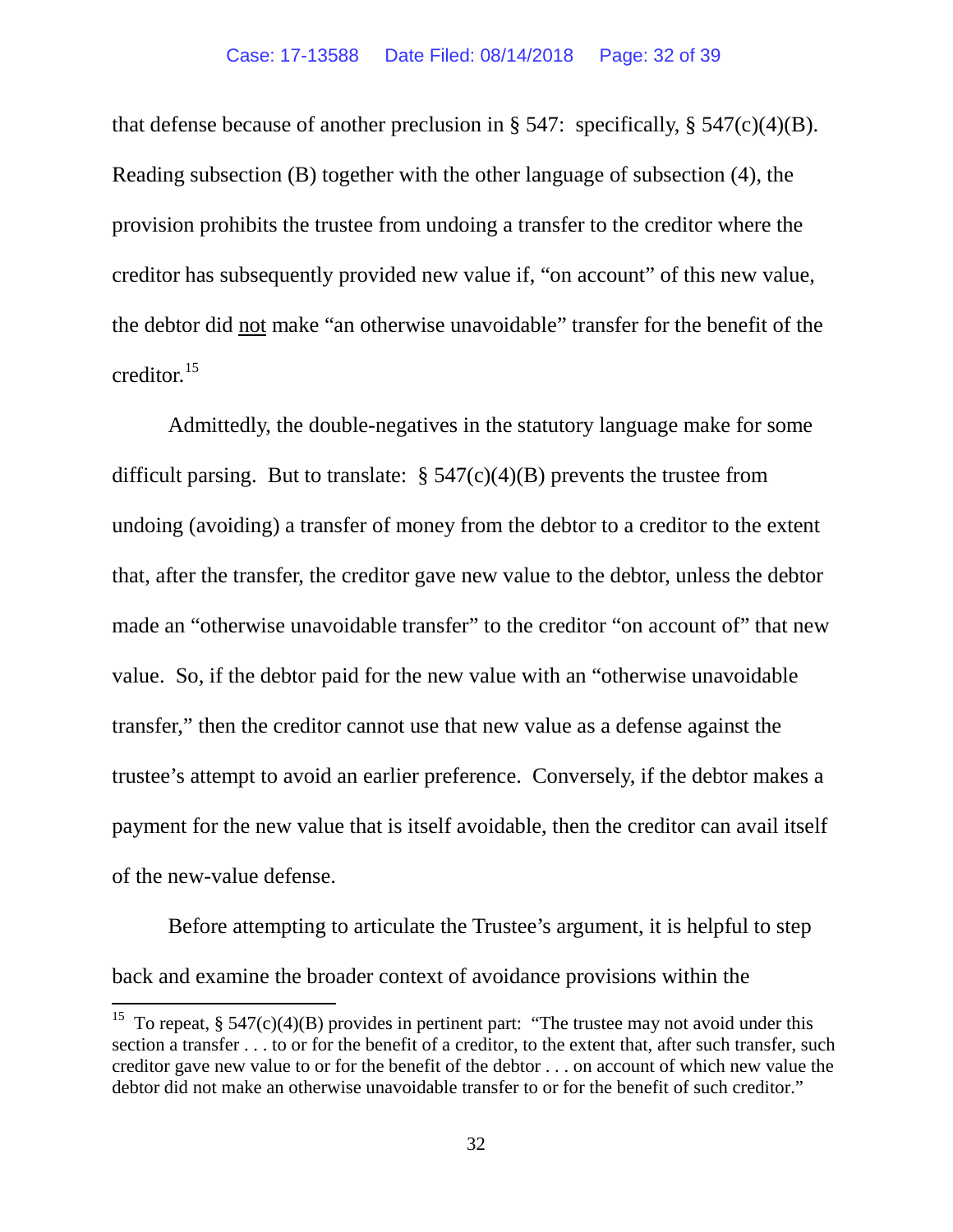Bankruptcy Code. When a debtor files for bankruptcy, any transfer that the debtor made shortly before the filing naturally becomes the subject of skepticism, particularly for creditors who would receive more money from a pro rata distribution of the debtor's estate if those transfers had not been made. For example, if a debtor with \$100,000 in assets transferred all of those assets to a single creditor only days before filing for bankruptcy, leaving nothing available for his other creditors, those other creditors would naturally view that transfer suspiciously and seek a way to bring the money back into the estate so that they might receive a portion of it when the estate is distributed.

To prevent the inequity that could result if the debtor improperly favored some creditors over others shortly before filing for bankruptcy, and to promote "the prime bankruptcy policy of equality of distribution among creditors," *Wolas*, 502 U.S. at 161, the Bankruptcy Code allows a trustee to "avoid"—that is, undo  $16$  certain pre-bankruptcy transfers. *See, e.g.*, 11 U.S.C. §§ 544(b), 547(b), 548(a).

For example, § 548(a) allows a trustee to avoid a fraudulent transfer. A fraudulent transfer is one that was made within two years of the petition date in

<span id="page-32-0"></span><sup>&</sup>lt;sup>16</sup> Because we are dealing here with transfers of money in payment for goods received by the Debtor, and because the Trustee sought both avoidance of the transfers and recovery from Blue Bell in the same complaint, we need not concern ourselves with the distinction between avoidance and recovery for purposes of our analysis. *See* 11 U.S.C. § 551 (providing that any transfer avoided by the trustee under certain sections of the Bankruptcy Code, including §§ 547 and 548, is "preserved for the benefit of the estate"); *id.* § 550(a) (providing that, after a transfer is avoided, the trustee may recover the property transferred or the value of that property from the initial transferee or a subsequent transferee).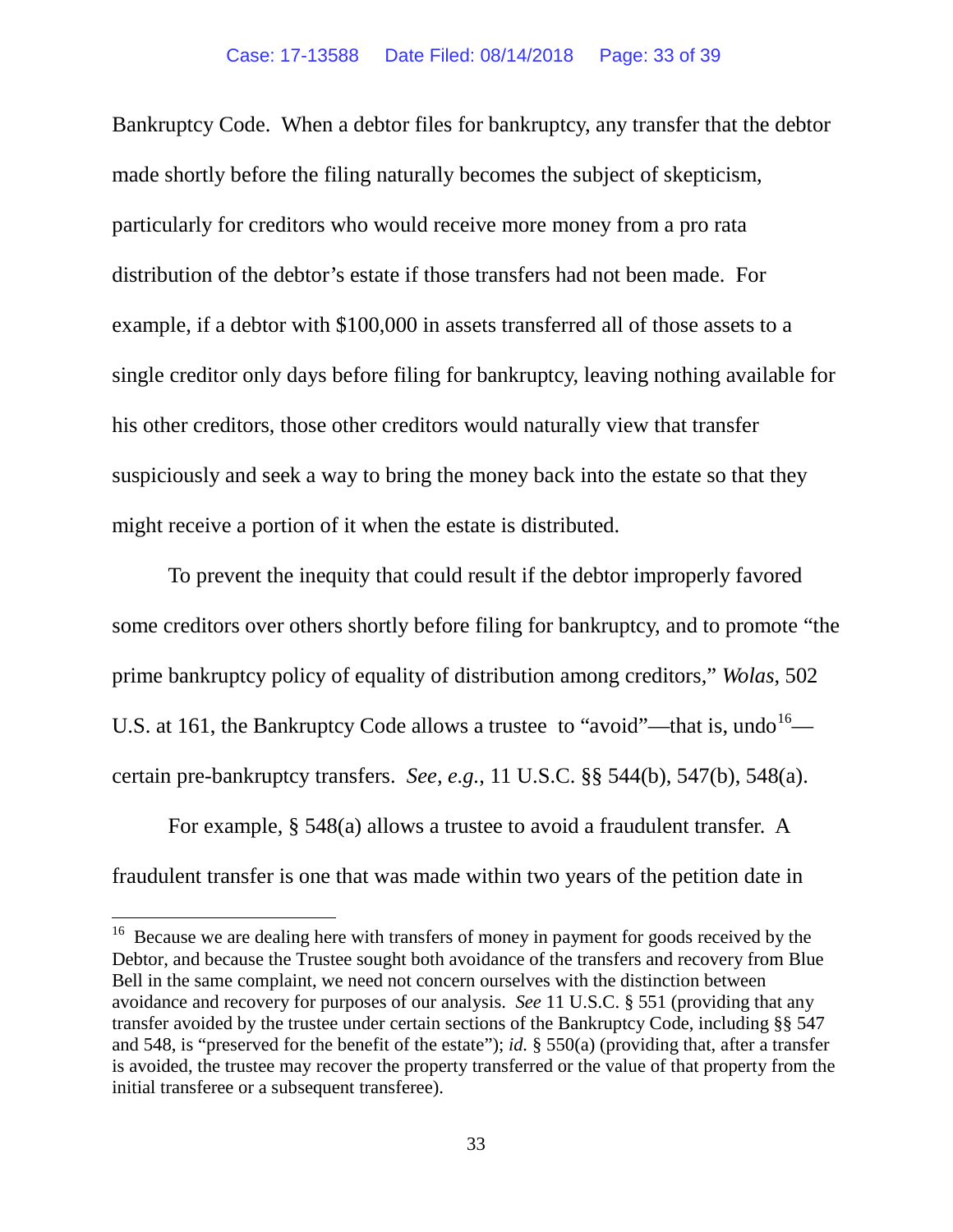which either (1) the debtor received less than a reasonably equivalent value in exchange for the transfer and was insolvent on the date that the transfer was made, *id.* § 548(a)(1)(B); or (2) the debtor made the transfer with the intent to hinder, delay, or defraud its creditors, *id.* § 548(a)(1)(A). *See Merit Mgmt. Grp., LP v. FTI Consulting, Inc.*, 138 S. Ct. 883, 888–89 (2018). No fraudulent transfers were alleged to have occurred in this case.

Under § 547(b), a trustee may avoid a transfer that constitutes a "preference."[17](#page-33-0) *See, e.g.*, *Fid. Fin. Servs., Inc. v. Fink*, 522 U.S. 211, 214–17 (1998). As defined by § 547, a preference is any transfer made by the debtor within 90 days of the petition date if that transfer was made "for or on account of" an antecedent debt, was made while the debtor was insolvent, and enabled the creditor who received it to receive more than it would have otherwise received in a Chapter 7 liquidation. 11 U.S.C. § 547(b). The payments to Blue Bell by the Debtor are conceded to be preferences.

Yet, not all preferences will ultimately be avoidable by the trustee because the Bankruptcy Code creates defenses that a creditor may use to prevent the trustee from avoiding a preference payment made by the debtor. For example, if the "creditor" has provided "new value" to a debtor by selling the latter an item and

<span id="page-33-0"></span> <sup>17</sup> And a trustee has other avoidance powers besides those described in §§ 547 and 548. For example, a trustee may also avoid certain post-petition transfers and set-offs, under §§ 549 and  $553(b)(1)$ , respectively.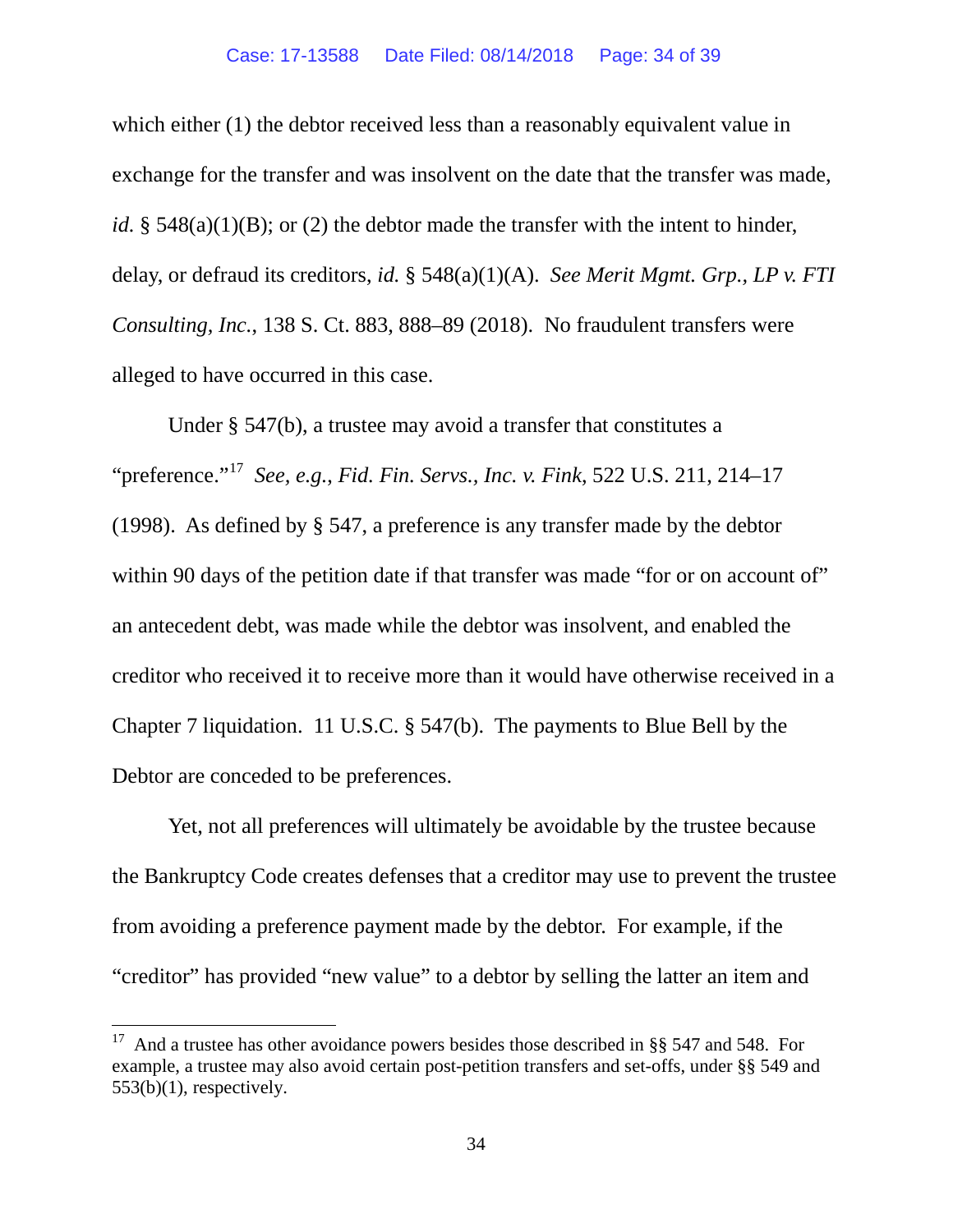#### Case: 17-13588 Date Filed: 08/14/2018 Page: 35 of 39

receiving payment from the debtor in what constitutes a substantially contemporaneous exchange, then that transfer by the debtor to the creditor is not avoidable. *See id.* § 547(c)(1). A contemporaneous cash payment or COD delivery would be examples of this type of unavoidable preference. There were no contemporaneous cash payments or COD deliveries in this case.

In addition, a payment by the debtor of debt incurred in the ordinary course of business, with the payment to the creditor being made according to ordinary business terms, is a type of preference that the trustee is not permitted to avoid. *See id.* § 547(c)(2). Further, with certain qualifications, the trustee cannot avoid a transfer that creates a perfected purchase money security interest. *See id.* § 547(c)(3). Neither type of transfer is at issue in this case. Finally, <sup>[18](#page-34-0)</sup> we have debtor transfers followed by the providing of new value by the creditor, which is at issue in this case. *See id.* § 547(c)(4).

With this context in mind, we now circle back to the Trustee's argument. To repeat our earlier dissection of the pertinent statutory language, if the debtor paid for the new value with an "otherwise unavoidable transfer," then the creditor cannot use that new value as a defense against the trustee's attempt to avoid an earlier preference. Conversely, if the debtor makes a payment for the new value that is itself avoidable, then the creditor can avail itself of the new-value defense.

<span id="page-34-0"></span><sup>&</sup>lt;sup>18</sup> There are other exceptions, not pertinent to this case, included in § 547(c).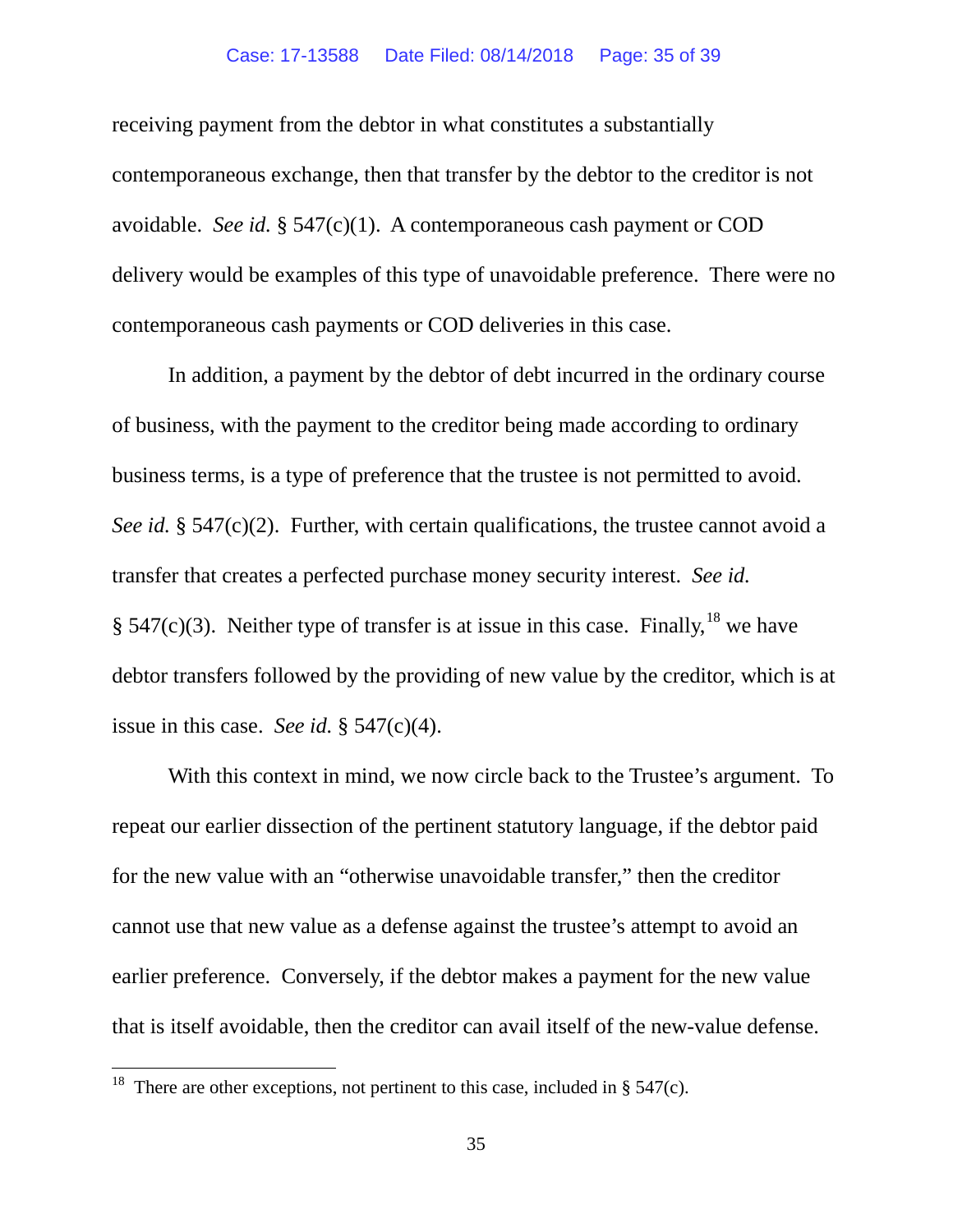In this case, the Debtor clearly made post-new value payments that were avoidable. After Blue Bell delivered ice cream (which constituted the new value for previous payments by the Debtor), the Debtor made payments that all agree satisfied the elements of a preference under § 547(b).

Thus, because such payments by the debtor constituted preferences, they were avoidable, meaning Blue Bell seemingly has the winning argument when it asserts that  $\S 547(c)(4)$  prevents the Trustee from avoiding any payments to the extent they were followed by the delivery of goods of equivalent value. The Trustee, however contends that because the statute uses the word "otherwise" in qualifying the unavoidable transfer that the debtor's payment cannot represent— "on account of which new value the debtor did not make an otherwise unavoidable transfer"—Blue Bell loses. Why? Well, the Trustee acknowledges that all of these payments by the Debtor were preferences under § 547, and hence avoidable. But, says the Trustee, the "otherwise" qualifier means that the avoidability of a debtor's payment cannot be derived from § 547, but instead it must come from somewhere else. The somewhere else would presumably be § 548, which prohibits fraudulent transfers, and which the Trustee uses as his example of an "otherwise avoidable" transfer that would be sufficient to allow a creditor to avail itself of the new-value defense under  $\S$  547(c)(4).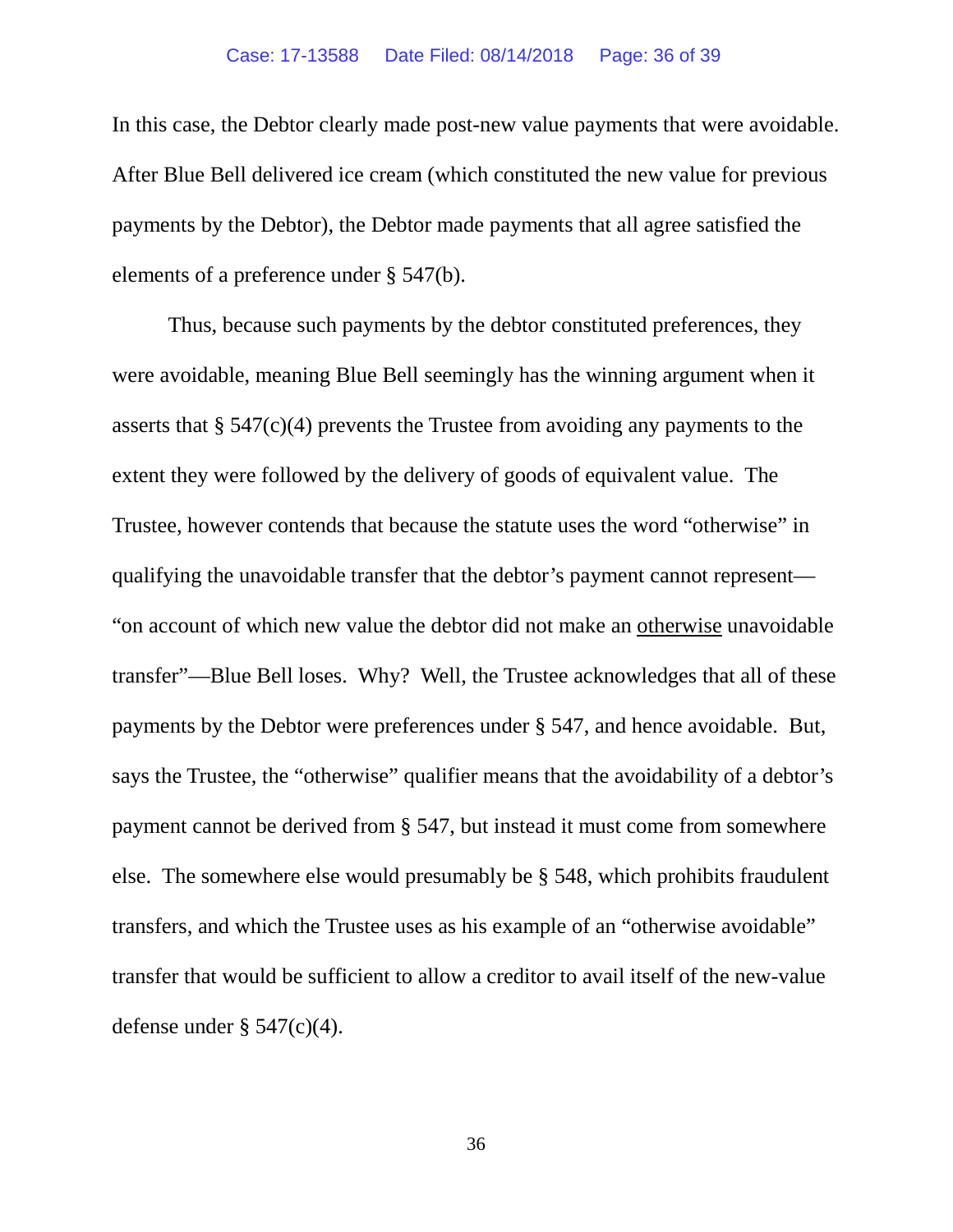#### Case: 17-13588 Date Filed: 08/14/2018 Page: 37 of 39

Of course, if correct, the Trustee's argument effectively eviscerates the newvalue defense. Under his example, the creditor could take advantage of the defense only if the subsequent transfer by the debtor constituted a fraudulent transfer. But success in that endeavor would be a Pyrrhic victory because obviously the transfer would then be avoided as being fraudulent. In essence, the Trustee's argument largely renders  $\S 547(c)(4)$  an empty set: not a result one would reasonably think Congress to have intended when it drafted this language.

Leaving aside the illogical end result of the Trustee's argument, we disagree with his interpretation of the statute. We read the phrase "otherwise unavoidable" transfer" in  $\S$  547(c)(4)(B) as referring to transfers that are unavoidable for reasons other than  $\S$  547(c)(4)'s subsequent-new-value defense. Section 547(c)(4) excepts from avoidance transfers that otherwise meet all of the requirements for avoidance under § 547(b). In other words, § 547(c)(4) renders otherwise avoidable transfers unavoidable. The phrase "otherwise unavoidable transfer" in a provision that renders transfers unavoidable naturally means a transfer that is unavoidable for reasons other than that provision. Our interpretation is bolstered by the fact that § 547(c)(4) is only one exception to avoidability contained within a list of such exceptions. *See* 11 U.S.C. §  $547(c)(1)–(9)$ . Thus, a transfer that is rendered unavoidable by one of those other exceptions, such as  $\S$  547(c)(2)'s ordinary-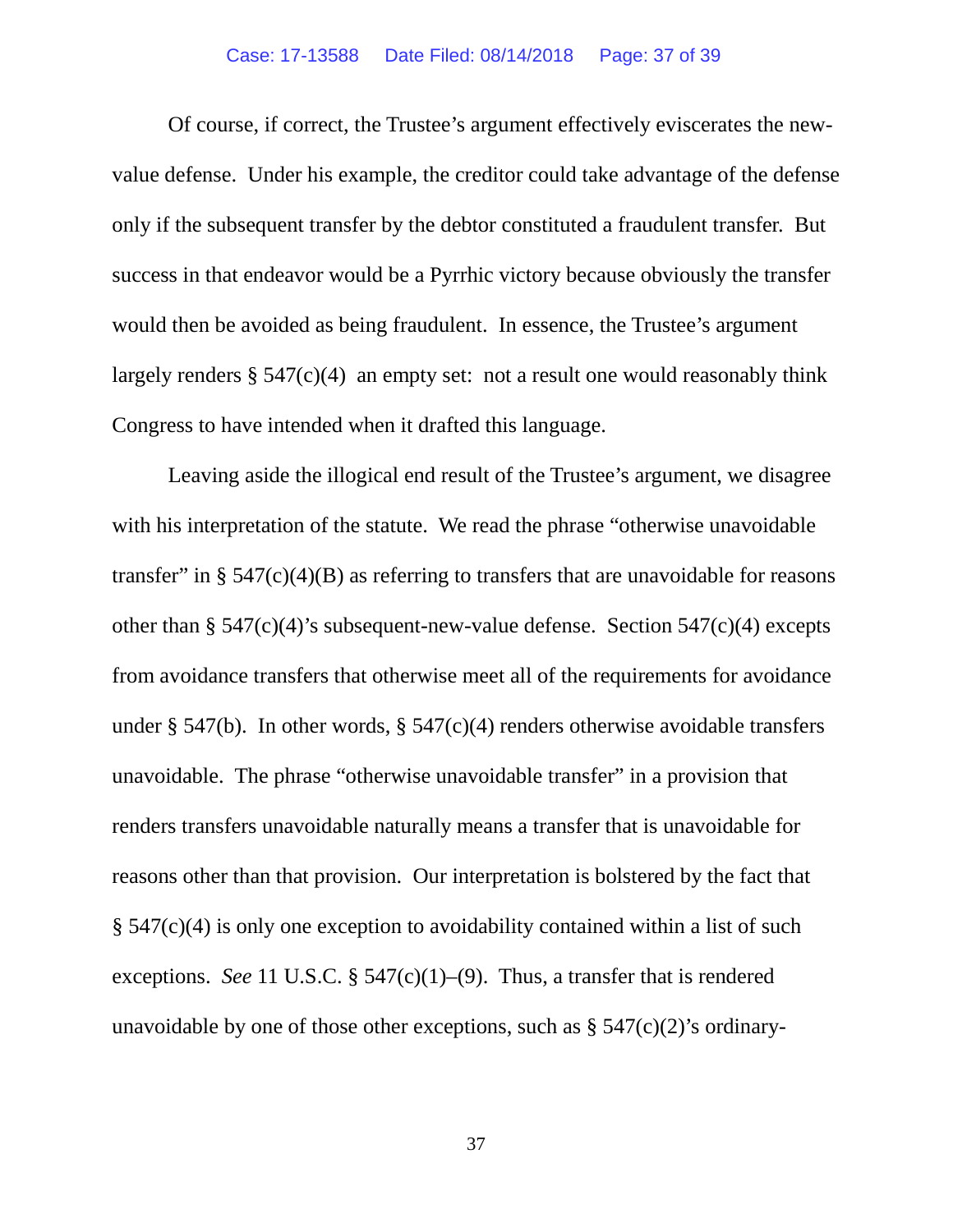course-of-business defense, can naturally be said to be "otherwise unavoidable" for purposes of  $\S$  547(c)(4)(B).

We are not the first court to conclude that "otherwise unavoidable transfer" in §  $547(c)(4)(B)$  means a transfer that is unavoidable for reasons other than § 547(c)(4). *Accord Phx. Rest. Grp., Inc. v. Ajilon Prof'l Staffing LLC (In re Phx. Rest. Grp., Inc.)*, 317 B.R. 491, 499–500 (Bankr. M.D. Tenn. 2004); *Boyd v. Water Doctor (In re Check Reporting Servs., Inc.)*, 140 B.R. 425, 431–32, 435–36 (Bankr. W.D. Mich. 1992); *see also Roberds, Inc. v. Boyhill Furniture (In re Roberds, Inc.)*, 315 B.R. 443, 470–74 (Bankr. S.D. Ohio 2004). With respect to the Trustee's particular interpretation of the statute, the Trustee acknowledges that no other court has adopted his reading of "otherwise unavoidable" in  $\S$  547(c)(4)(B). In fact, courts have rejected the Trustee's interpretation. *See, e.g.*, *In re Check Reporting Servs., Inc.*, 140 B.R. at 431–32, 435–36; *cf. In re IRFM, Inc.*, 52 F.3d at 233 (concluding that transfers avoidable as preferences under § 547(b) were not "otherwise unavoidable"). We likewise reject the Trustee's argument that transfers that are avoidable under § 547(b), and on no other ground, are "otherwise unavoidable" for purposes of  $\S$  547(c)(4)(B).

## **CONCLUSION**

The statement in *Jet Florida System* indicating that § 547(c)(4) requires new value to "remain unpaid" is dictum. We are therefore free to give fresh